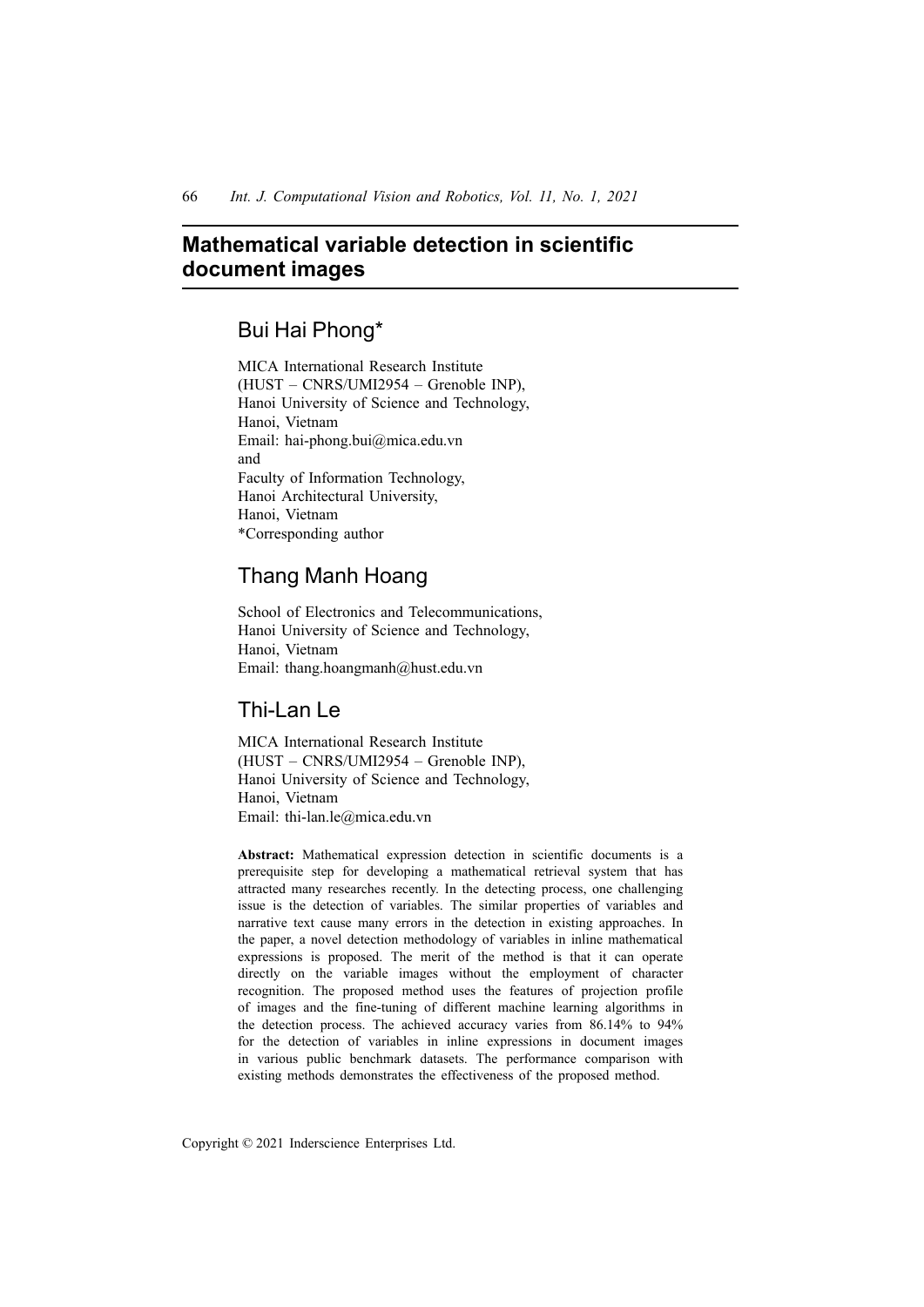**Keywords:** document analysis; mathematical expression extraction; italic detection; machine learning.

**Reference** to this paper should be made as follows: Phong, B.H., Hoang, T.M. and Le, T-L. (2021) 'Mathematical variable detection in scientific document images', *Int. J. Computational Vision and Robotics*, Vol. 11, No. 1, pp.66–89.

**Biographical notes:** Bui Hai Phong is graduated in the School of Information and Communication Technology from Hanoi University of Science and Technology, Vietnam in 2010. He obtained his MS in Information Technology from the Hanoi University of Science and Technology in 2012. He is currently a PhD student of the Hanoi University of Science and Technology. His researches interests include computer vision, pattern recognition, and machine learning.

Thang Manh Hoang received his BEng in Electronics and Telecommunications from the Hanoi University of Science and Technology, Vietnam and MSc from the Hanoi University of Science and Technology. In 2007, he was awarded his PhD in Electronics and Telecommunications from the Nagaoka University of Technology, Japan. He is currently a Lecturer at the School of Electronics and Telecommunications, Hanoi University of Science and Technology, Vietnam. His research interests include nonlinearity and its applications in electronics and communication such as cryptography, modulation, oscillation, complex network, chaos synchronisation, and recognition.

Thi-Lan Le is graduated in the Information Technology from Hanoi University of Science and Technology (HUST), Vietnam. She obtained her MS in Signal Processing and Communication from the HUST, Vietnam. In 2009, she received her PhD at the INRIA Sophia Antipolis, France in video retrieval. She is currently a Lecturer/researcher at the Computer Vision Department, HUST, Vietnam. Her research interests include computer vision, content-based indexing and, retrieval, video understanding, and human-robot interaction.

## **1 Introduction**

Mathematical expression recognition systems have been studied for decades in order to convert images of expressions into machine-readable format. The existing systems have obtained high accuracy for independent expressions but low accuracy for expressions contained in scientific documents. Therefore, extracting mathematical expressions from scientific documents is a key step to improve the performance of mathematical expression recognition systems.

Based on the appearance of mathematical expressions relatively to text paragraphs in the documents, they are classified into two types: displayed and inline expression. A displayed expression (also, called isolated expression) displays in a separate line, while an inline expression (also, called embedded expression) is mixed with other components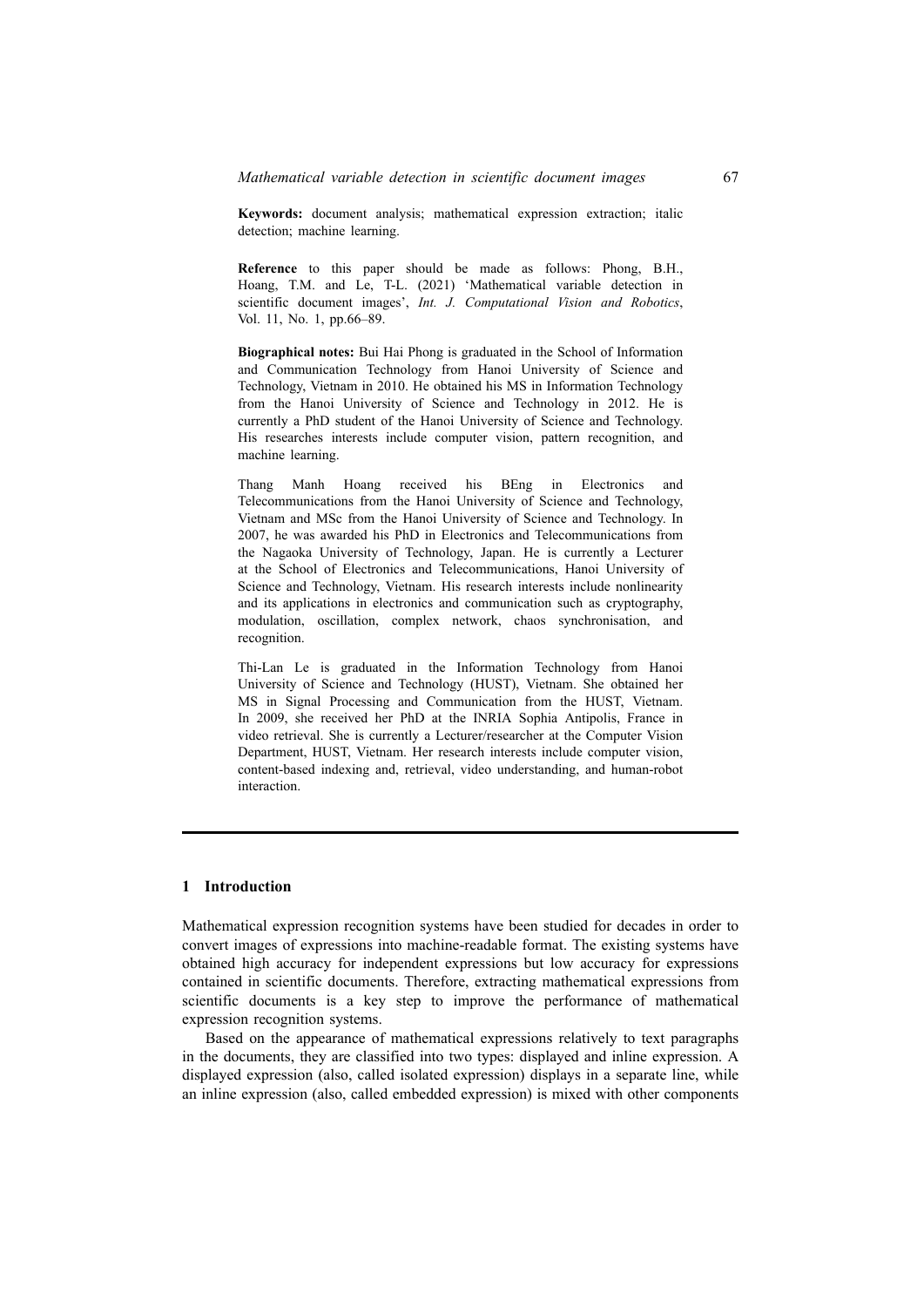(normally text) (Garain, 2009). Examples of displayed expression and inline expression are marked in red and blue in Figure 1, respectively. Several researches have obtained high accuracy in the detection of displayed expression in scientific document, however few researches focus on the detection of inline expression (Zanibbi and Blostein, 2012). Components of inline expressions can be classified into three main types: operator, variable and function. An operator is any symbol that indicates an operation to be performed (e.g.,  $+$ ,  $-$ ,  $*$ ,  $/$ ). A variable is a quantity that may change within the context of mathematical problem or experiment. Typically, a variable is represented by a single character (Math Insight). A function can be an expression or a law that defines a relationship between variables (e.g.,  $y = f(x)$ ) (Math Insight). In the detection of the components of inline expressions, one critical issue that causes many errors is the detection of variables. In Figure 1, the alphabetical character '*K*' is used as a variable of an inline expression. The properties of this kind of variable (font and size) are similar to narrative text. It causes many difficulties for the detection. Besides, some kinds of variable are represented in two-dimensional layout (e.g.,  $A_i$  or  $x_i$ ). Thus, the detection of various kinds of variables is a challenge.

Most of existing methods focus on the detection of special operators, symbols (e.g., '∑', '∫' or 'β'), mathematical functions (e.g., cos, sin, log). Few methods have focused on the detection of variable. In this paper, we propose a novel method for variable detection in inline expression in scientific document images. The merit of the method is that it can perform directly on character and word images for the detection purpose without the use of character recognition as in existing methods. To achieve the purpose, a novel feature extraction of character and textual word images is firstly proposed. Then, different machine learning algorithms are employed and optimised to discriminate variables from textual words.

The rest of the paper is organised as follows. Section 2 overviews significant related works. Section 3 presents the detail of the proposed method. In Section 4, experimental results are shown and discussed. Finally, Section 5 gives the conclusion and the future work.

**Figure 1** Examples of displayed expressions (in red) and inline expressions (in blue) in a sample scientific document (see online version for colours)

| This means that for sufficiently small $[g(u+h) - g(u)]$ we have                                                                                             |  |  |  |  |  |
|--------------------------------------------------------------------------------------------------------------------------------------------------------------|--|--|--|--|--|
| $  o[g(u+h) - g(u)]  \leq \frac{1}{2K} g(u+h) - g(u) $                                                                                                       |  |  |  |  |  |
| where we may choose K so that $\left  \left[ \frac{\partial P}{\partial x} \right]^{-1} \right  \leq K$ So bringing the last term<br>to the other side gives |  |  |  |  |  |
| $ g(u+h)-g(u) -\frac{1}{2} g(u+h)-g(u) \leq  \left[\frac{\partial P}{\partial x}\right]^{-1}\left[\frac{\partial P}{\partial u}\right]h +o( h ),$            |  |  |  |  |  |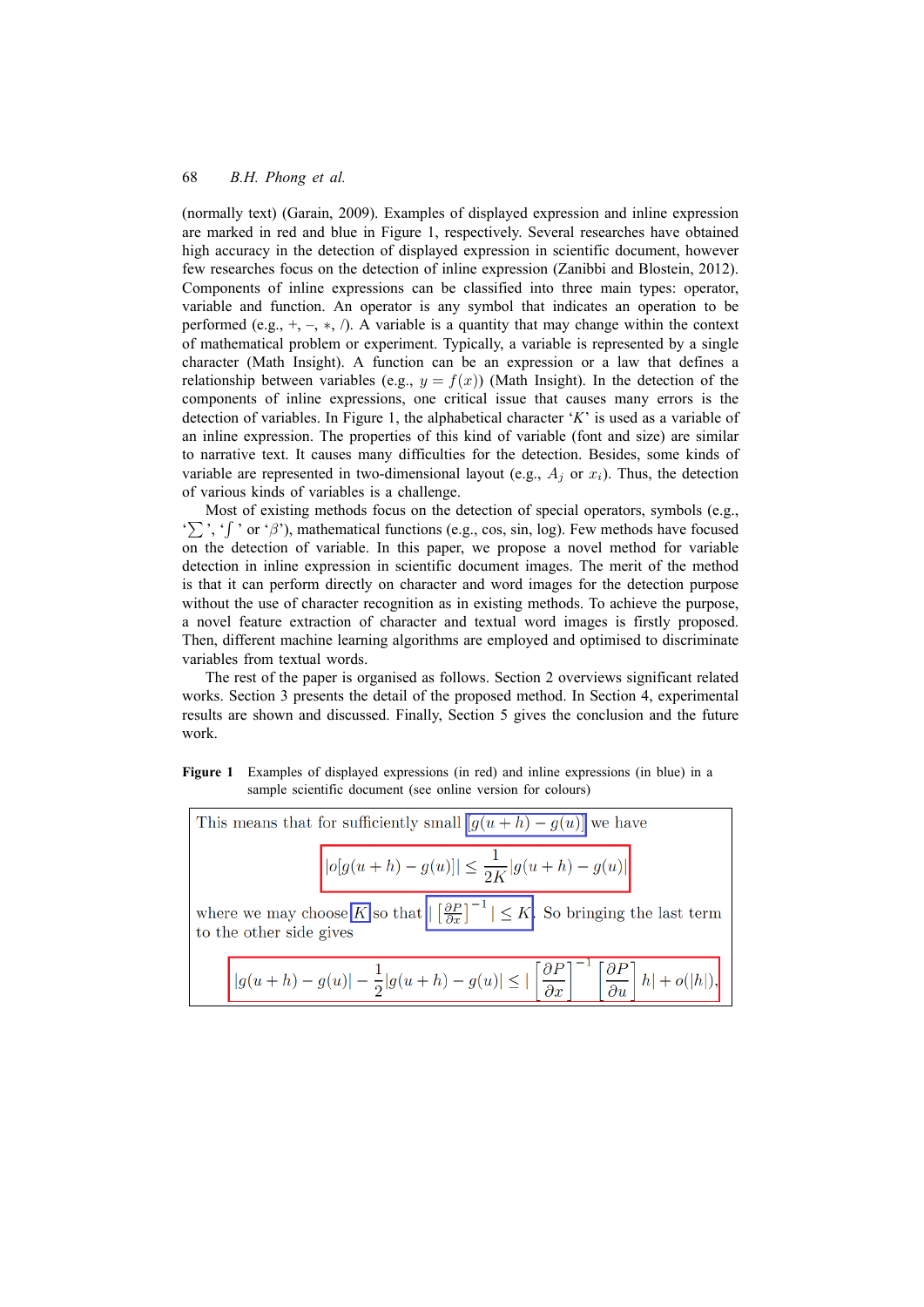#### **2 Related works**

This section aims at analysing the works related to major steps of mathematical variable detection from scientific document images: document layout analysis, mathematical expression detection and italic font detection.

#### *2.1 Document layout analysis*

Document layout analysis is a prerequisite step for detection and recognition of mathematical expressions. In general, the document layout analysis aims to decompose the entire document image into homogeneous regions. In the step, the image pre-processing (noise removal and skew correction) is firstly performed. Then, each component (e.g., text, figure, table) is separated based on their structure layout. Document layout analysis techniques can be divided into four types: top-down, bottom-up, hybrid and multi-scale resolution method (Tran et al., 2016). Top-down methods split the entire page into smaller components (Wahl et al., 1982; Wang and Srihari, 1989). In general, top-down methods are useful in the segmentation of rectangular layout. However, the methods are not effective for the complex structure document. Bottom-up methods analyse and merge local pixels in order to form larger components such as characters, words, text lines and paragraphs (Caponetti et al., 2008; Agrawal and Doermann, 2009). Comparing with top-down methods, bottom-up methods show higher performance in page segmentation. However, the methods have high computation complexity. The multi-scale resolution methods analyse page structure based on the features of different resolution levels of the document image (Cheng and Bouman, 2001; Shi and Govindaraju, 2005). The difficulty of the methods is the estimation of distance parameters between components of document page and noises can be generated when the document size is changed. Hybrid methods combine the bottom-up and top-down techniques. The methods are effective for the segmentation of complex structure document (Tran et al., 2016; Ha et al., 2016). In the methods, connected components and delimiters (white-spaces, tap-stops) in document page are extracted, filtered and analysed. After that, various heuristic strategies are proposed to reduce page segmentation errors. For mathematical expression detection purpose, text regions in the body of document are focused to obtain. Text regions are segmented into text lines that are basic units for displayed expression detection. Segmented words from a text line are basic units for inline expression detection. For literature document, there is not much variation in text lines. Therefore, the text line segmentation achieves high accuracy (Breuel, 2008; Smith, 2007; Suzuki et al., 2003). In contrast, there is frequent variation of height, distance in text lines in scientific documents that contain mathematical notations. This issue causes many errors for the text line segmentation. The typical error of the segmentation is that a large mathematical expression is split into many lines. Therefore, additional techniques (e.g., rule-based, learning-based methods) are integrated to improve the accuracy of text line segmentation (Anoop and Anil, 2007; Lin et al., 2013). The basic idea of the techniques is that all text lines are firstly split, then consecutive text lines are merged to form the entire expression if they are components of the mathematical expression. Similarly, consecutive words are merged in order to form the entire expression if they belong to the expression.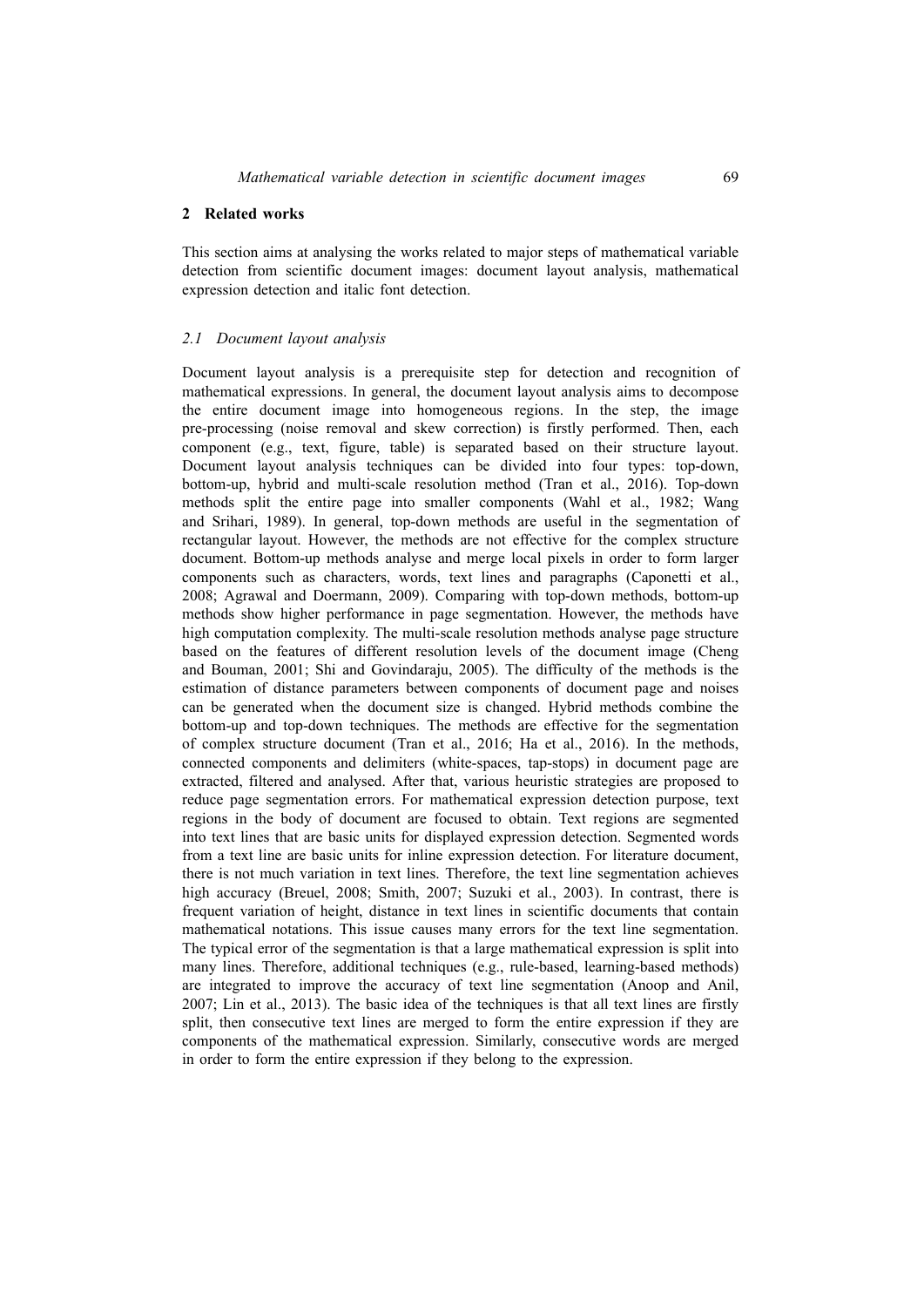## *2.2 Mathematical expression detection*

Mathematical expression detection has been studied for more than 20 years (Lin et al., 2014). Methods for detecting displayed (isolated) expression have obtained robust and accurate results. However, the detection of inline expression remains a challenge (Zanibbi and Blostein, 2012). The early research on the mathematical expression detection that is reported in Lee and Wang (1998) scans all text lines from left to right to get primitive tokens. After that, each token is determined whether it belongs to an inline expression by checking predefined expression forms. However, the accuracy of detection is not reported in this research. Research in Jin et al. (2003) concluded that it is difficult to detect all inline expressions without using character recognition results.

The method reported in Garain (2009) employs results of two commercial optical character recognition (OCR) systems to extract inline formula. Firstly, existing OCR systems are applied to obtain content of document images. After that, sentences containing inline expressions are determined by computing word n-grams. For each sentence, several features of a word are extracted to determine whether the word is a part of inline expression. The features of words mentioned in the work are:

- 1 The probability of a sentence containing inline expression.
- 2 The confidence of OCR systems while recognising the word.
- 3 The type style (italic, bold) of the word.
- 4 The space between characters of the word.
- 5 The variation of position of characters of the word.

If some consecutive words in a sentence are determined as inline expressions, these words can be grouped to form entire inline expressions. It is obvious that above features highly depend on results of existing OCR systems.

The work in Chu and Liu (2013) firstly applies text line and word segmentation techniques for document images. Then, features of each word are extracted and support vector machine (SVM) is used to determine if the word belongs to inline expressions. The features mentioned in the work are:

- 1 The density of black pixel in the word image.
- 2 The proportion of height of the word and height of the whole document.
- 3 The variation of 'centroid' of characters in the word.

The features are effective in the detection of special symbols. However, these features are not accurate in the detection of alphabetical characters that are used as variables.

Recently, *convolutional neural network* (CNN) has emerged as a powerful technology for object recognition and particularly for mathematical expression recognition. By using this framework, multitasks in recognition are performed simultaneously, human effort for hand-crafted feature extraction is reduced. The CNNs are designed to automatically learn dominant features of images. Thus, it is not necessary to use specific feature extraction as in traditional learning-based methods. The work Wenhao et al. (2016) adopts sliding window-based CNN framework and obtains accuracy of 87% for different mathematical symbols recognition. In this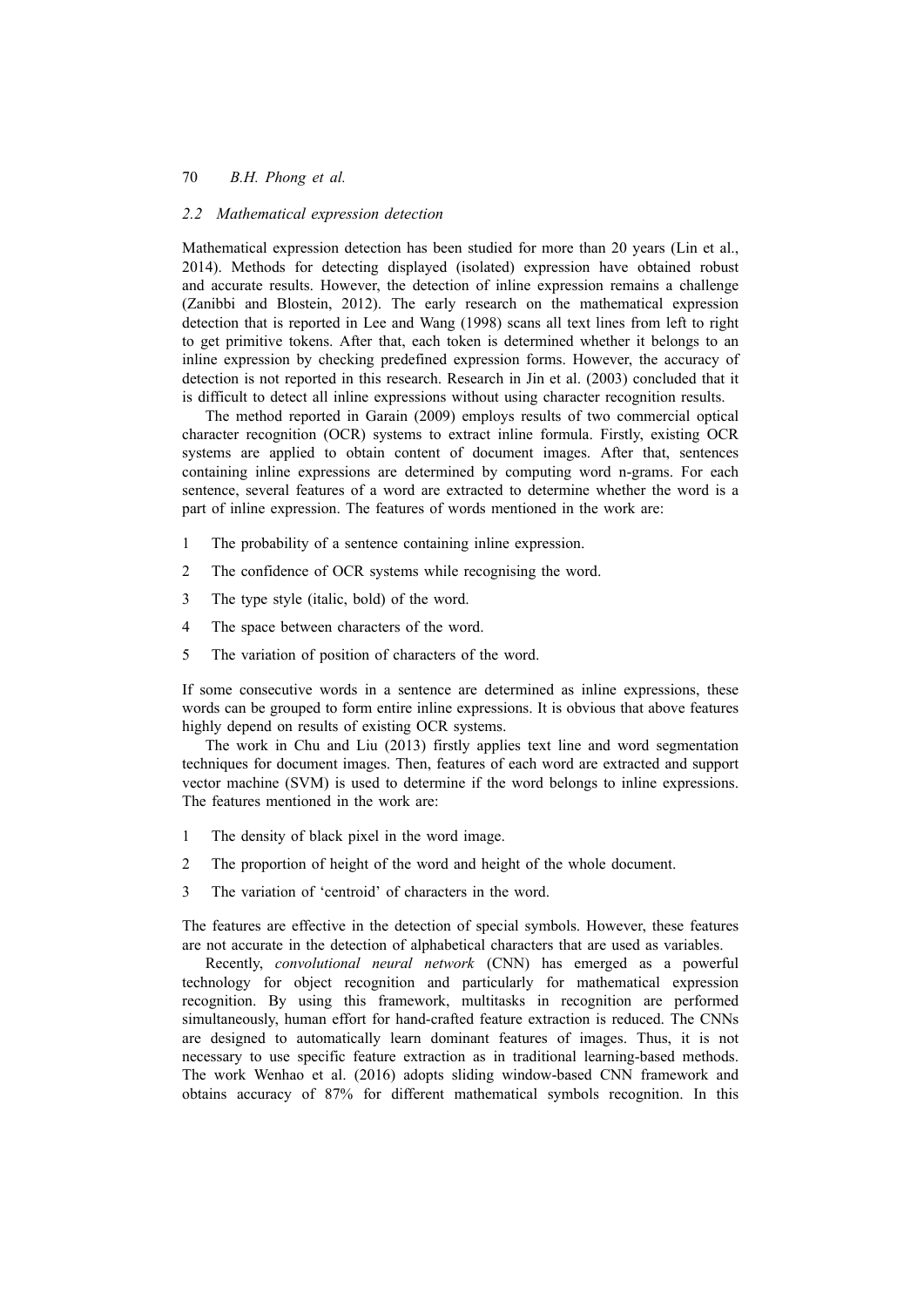research, isolated mathematical expression images are captured by mobile phone, inline expression handling is not in the scope of the work. The work in Bui et al. (2019) uses the transfer learning of pre-trained CNNs that are Alexnet and Resnet-50 to improve the accuracy of the detection of variable in scientific document images. The CNNs are trained on a large image dataset. After that these CNNs are optimised to handle the classification task. The accuracy in the detection is much improved. However, the training process of the CNNs is time-consuming.

Scientific documents are available in both image and PDF format. Therefore, in recent years, some researches (Lin et al., 2014; Iwatsuki et al., 2017) have focused on the detection of mathematical expression in PDF documents. For PDF documents, metadata information of textual words such as font, size, type styles can be extracted precisely. Therefore, the detection of mathematical expression in PDF documents is more accurate than that of image-based documents. The method reported in Iwatsuki et al. (2017) extracts inline expression in PDF documents. The work applied natural language processing for the detection purpose. After the word extraction process, word features and conditional random field (CRF) are used for inline expression detection. The achieved precision in detection is 88.95% on PDF files from ACL Anthology dataset (Steven et al., 2008) and the detection of variables is one issue causing many errors in the research. The research (Gao et al., 2017) attempts to detect mathematical expressions from input PDF documents. The framework for the detection consists of two steps. In the first step, the candidate regions for mathematical expressions are generated. For the generation of candidate regions, metadata information including positions, fonts of characters are extracted from PDF files. In the second step, the features of candidate regions are extracted in order to obtain the entire mathematical expressions. In the step, two deep networks are combined to automatically extract features of candidate regions. The first network is the CNN and the second one is the recurrent neural network (RNN). The CNN is used to extract visual feature of image and the RNN is used to extract sequential information of characters. After that, the features are combined to improve the accuracy of expression detection. A large dataset (12,000 document pages containing more than 22,000 mathematical expressions) is manually prepared for training the deep networks. As above-mentioned, a number of works have been proposed for mathematical expression detection in general and inline expression detection in particular. However, they focused mainly on mathematical symbols and functions detection, the issue of detection of variable is not taken into consideration. In this paper, a fast and efficient approach is proposed for the detection.

## *2.3 Italic font detection*

Typically, text in italic font is used to emphasise the important content in documents. Italic font detection has been attracted many researches in document analysis and OCR fields. Almost researches have focused on the detection of italic font of text paragraphs, sentences or long words (Sun and Si, 1997; Garain, 1998; Zhang et al., 2004; Fan et al., 2007). These methods heavily rely on computing the slant angle with the vertical axis of images. Then, a certain threshold is used to determine the italic properties of word images. In the method reported in Sun and Si (1997), skew angle is calculated based on the gradient orientation histogram of italic characters' images. The method in Garain (1998) directly computes the slant angles of lines in character images with vertical axis to determine the skew angles. The work in Zhang et al. (2004) firstly extracts dominant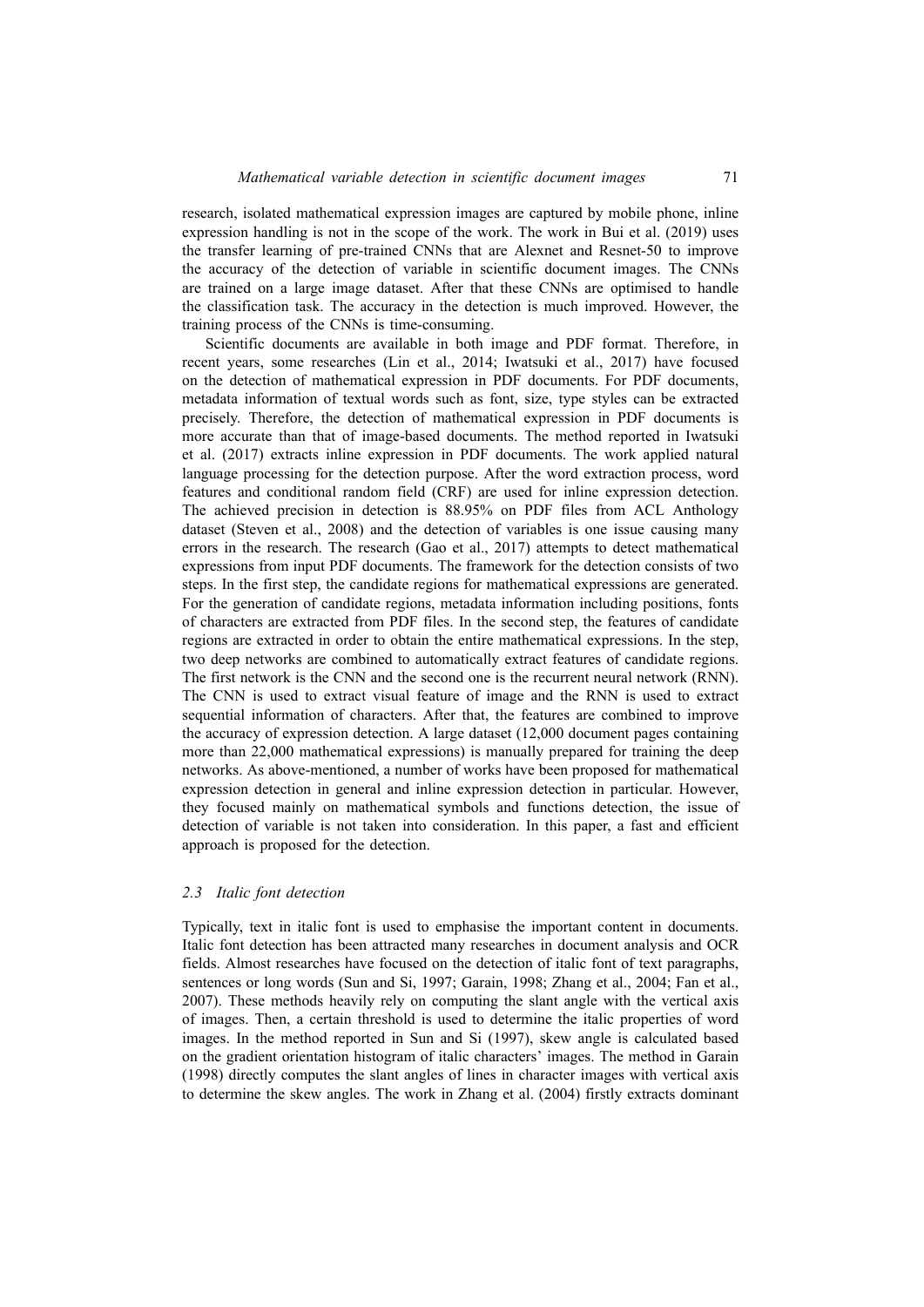stroke patterns of word images by applying the 2D discrete wavelet decomposition. Then, the statistical analysis of the extracted stroke patterns is performed. After that, the vertical and diagonal strokes are analysed to find out the distinctive features that discriminate the italic and non-italic properties of word images. The method sets some thresholds to determine if a word image is italic or not. The work in Harjit (2012) proposes the method to detect italic of characters in Indian language scripts. The method firstly analyses the characteristics of these scripts. Then, the italic style of characters is detected by the comparison of the number of black pixels in headline and vertical line of characters. The work is not efficient in the detection of italic style of some specific Indian characters. In general, the existing methods show high accuracy in the detection of the italic font for long words. However, these methods expose weaknesses for short words or some specific characters (e.g., 'x', 'w' characters). Moreover, the heuristic thresholds are predefined for the detection. In our work, the proposed feature extraction is aimed to discriminate variables from textual words in an efficient way. Variable displays in italic font in observed scientific documents. The proposed method can be a baseline for the detection of italic style of English characters and words.

## **3 Proposed method**

Figure 3 shows the flowchart of the proposed framework for mathematical expression detection in document images. The proposed framework consists of two main modules: displayed expression detection and variable detection. The displayed expression module employs the fast Fourier transformation (FFT) (Buijs et al., 1974) as a feature extractor and SVM (Joachims, 2002) as a classifier. In the module, text line image is transformed from the spatial to frequency domain by using the FFT. The dominant features of mathematical symbols are obtained by using the transformation. Both FFT magnitude and phase values are used as features. Then, the extracted features are used for training the SVM model. SVM is a popular supervised machine learning model and plays an efficient role in object classification task. In our work, the model is trained for the classification of two classes: displayed expression and normal text line. It is worth to note that the displayed expression detection has been presented in the work (Bui et al., 2017). The main contribution of this paper is the method for variable detection in inline mathematical expressions. The module is marked in blue in the Figure 3. The proposed framework is briefly described as follows: to detect the variable in document images, they are firstly pre-processed and normalised. Then, the layout techniques and text line segmentation are applied in order to obtain a set of text lines in the documents. The text lines are then classified into displayed mathematical expression and normal text lines. Finally, the normal text lines are segmented into pure words and variables. Figure 2 illustrates an example input document and the text line extracted from this document.

## *3.1 Projection profile of image*

In order to discriminate variables and words efficiently, the projection profile (Papandreou and Gatos, 2011) of image is computed, then the feature of the projection profile is extracted. Taking the advantage of projection profile, the structure (from left to right and top to bottom) of scanned document is extracted and emphasised. Moreover, the analysis of the projection profile of image is aimed to obtain the trade-off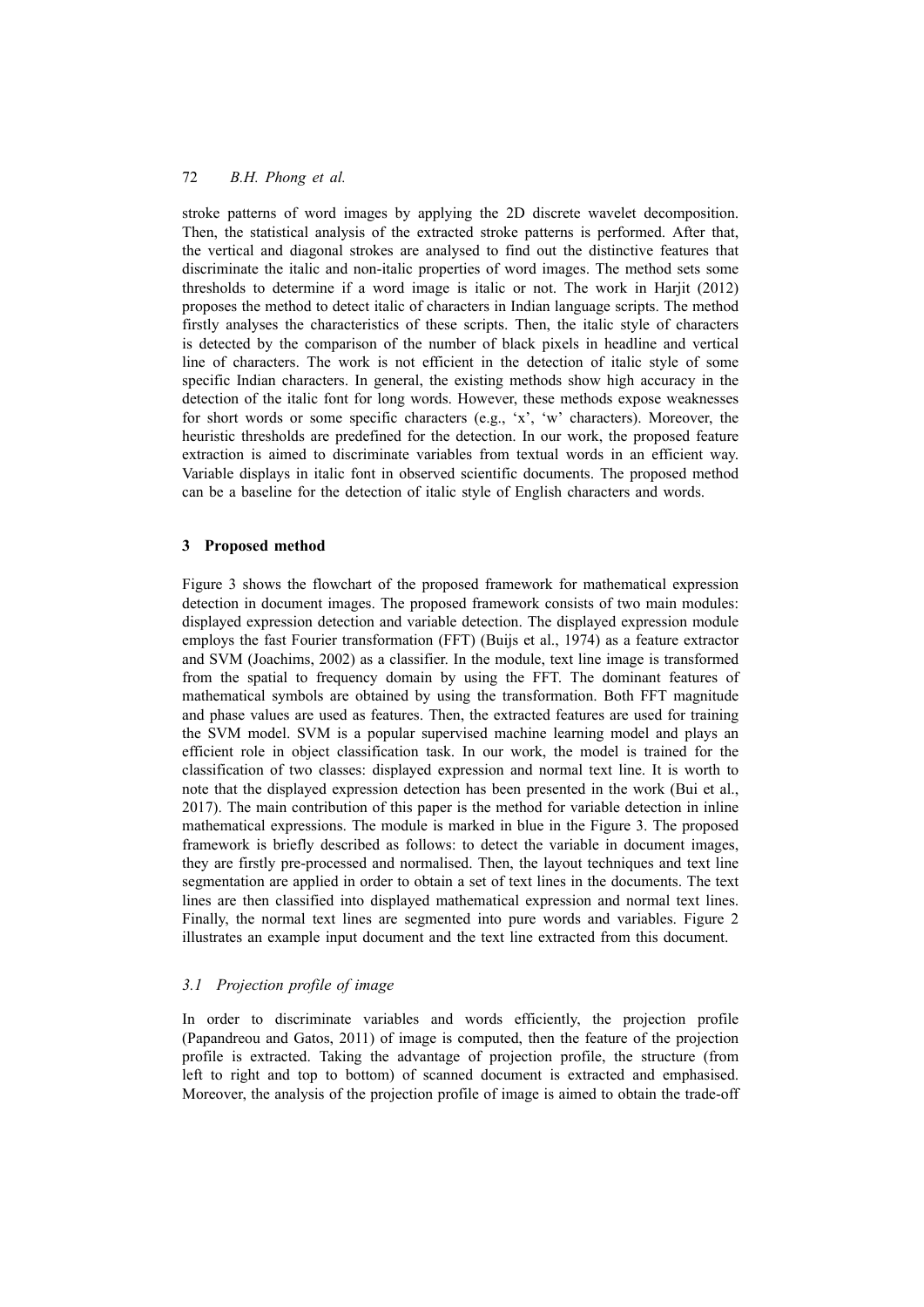between the accuracy in the variable detection and time efficiency. The mathematical variable displays in both sequential and two-dimensional layout. Therefore, both vertical projection profile (VPP) and horizontal projection profile (HPP) are necessary to analysed. Vertical and horizontal projection profile of an image is the sum of black pixels along vertical and horizontal scan-lines of the image, respectively. Given an image *a* with the size of  $M \times N$ , the intensity of element at  $m^{\text{th}}$  row and  $n^{\text{th}}$  column is defined as  $f(m, n)$ . In the work, the text line images are binary, therefore the value of  $f(m, n)$  is either 0 or 1. VPP of the image is computed as follows:

$$
VPP(n) = \sum_{m} f(m, n) \tag{1}
$$

Similarly, HPP of the image is computed as follows:

$$
HPP(m) = \sum_{n} f(m, n) \tag{2}
$$

**Figure 2** Example of a document image and a text line which is extracted from the document, (a) input document image (b) extracted text line

> **P2**: request $(A, B, X) \rightarrow$  accept $(B, A, X) \rightarrow$  do $(B, X)$ **P1'**: request $(A, B, X) \rightarrow$  accept $(B, A, X) \rightarrow \perp$

These represent two possible runs in a conversation in which A wants B to perform some physical action X. In the first case, B executes the promised action X, in the

(a) These represent two possible runs in a conversation in which  $A$  wants  $B$  to perform (b)

### *3.2 Data preparation*

Document images may contain various components such as figures, tables, text regions. In our work, the hybrid document analysis technique is applied for document images to obtain text regions. Then, text line segmentation technique is applied for text regions to obtain text lines. The segmentation technique is applied based on the estimation of white-space between consecutive text lines. The displayed detection module is designed to detect displayed expressions.

Text lines that are not identified as displayed expressions are split into words. VPP is computed for each text line in order to segment the words. The VPP of an extracted text line from a document image is illustrated in Figure 4. Actually, the white-space between consecutive words in a text line is larger than that of inner characters in a word. The white-space between words is illustrated as valley in Figure 4. In the Figure, the X-axis represents the positions (in pixels) of characters in the text line horizontally and the Y-axis represents the sum of black pixels of each column of the text line image. The words of each text line are separated by using a certain threshold of white-space (in pixels) of the VPP. The words considered in this work are either textual words or variables.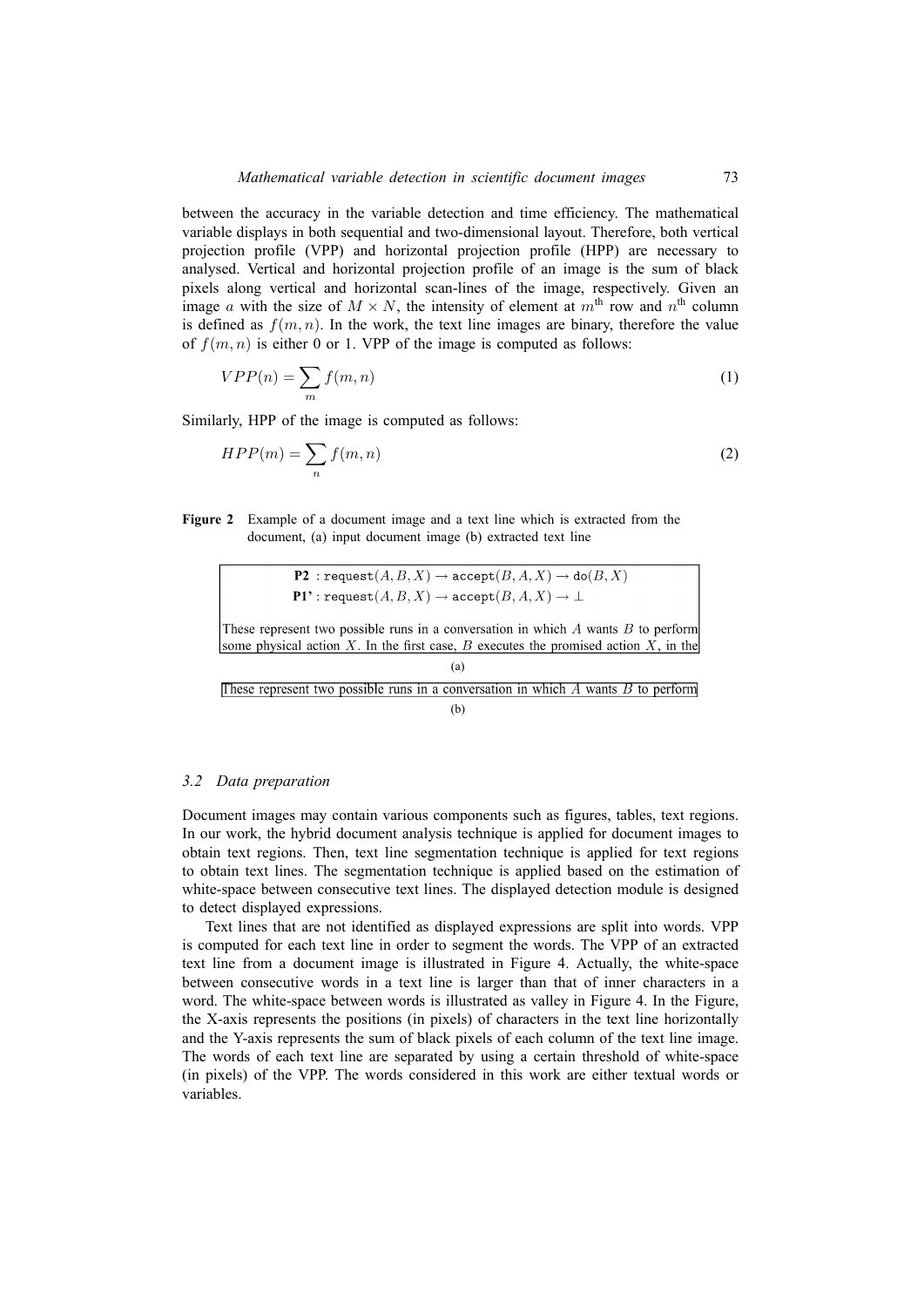**Figure 3** Overview of displayed expression and variable detection modules (see online version for colours)



Figure 4 (a) Examples of a text line (b) VPP of the text line (see online version for colours)



*3.3 Feature extraction*

In order to determine an extracted word from a text line is a variable or a textual word, a binary classification method is proposed. A key step in the classification is to extract the dominant features of observed words. The important feature that is used to discriminate variables from textual words is the italic font style of images. In scientific documents, variable is typically represented in italic font.

For feature extraction, firstly VPP and HPP of each variable or textual word image is computed. Then, peaks and valleys (troughs) of the VPP and HPP are determined. In mathematical definition, peaks and valleys are local maxima and minima, respectively, (Blatter, 1977) that are defined as follows.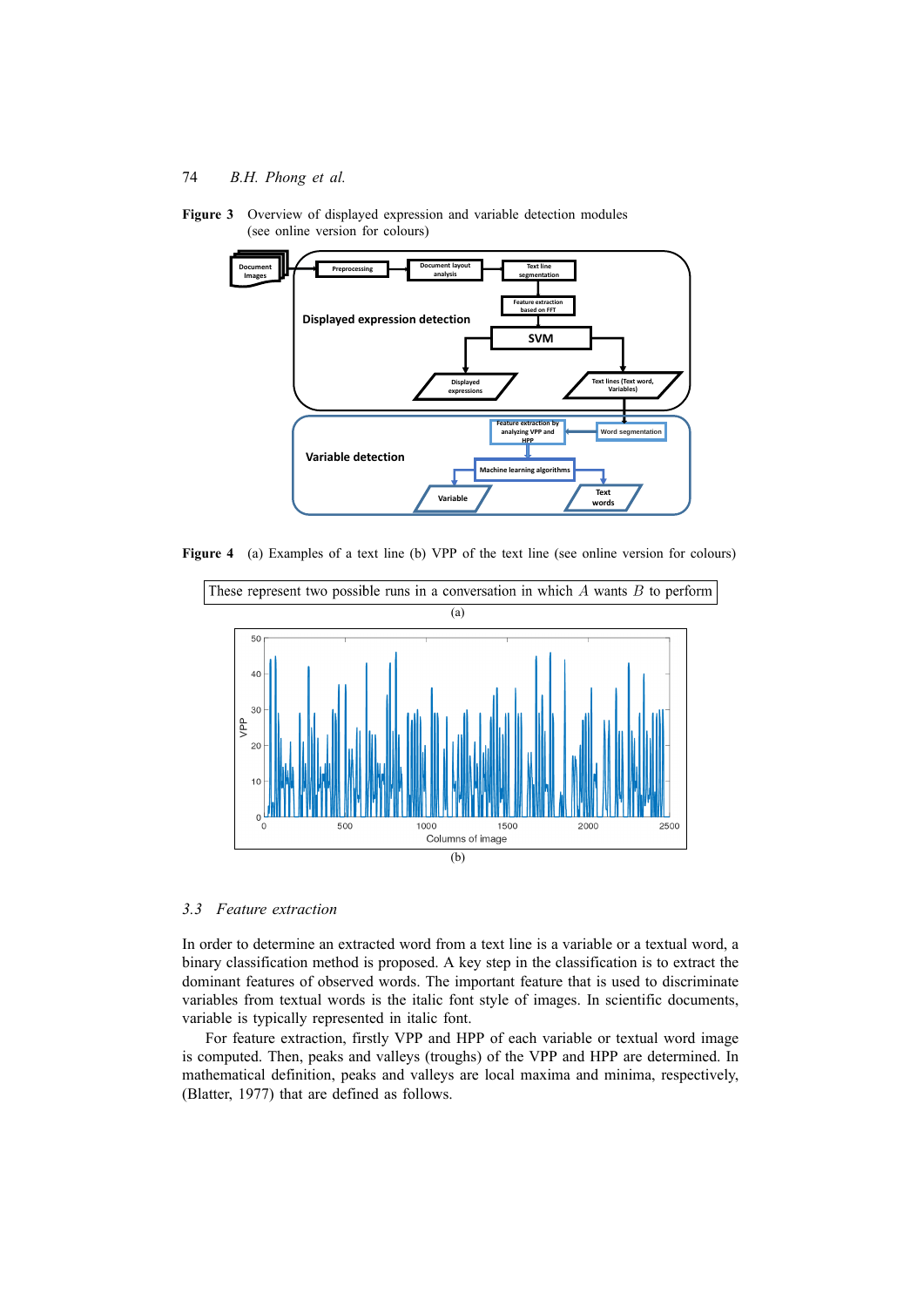Let  $f(x)$  be a function which transforms a variable x from a subdomain  $A \subset R$  to the domain *R* as:  $f : A \rightarrow R$ 

Let  $I = (a, b)$  be an interval that belongs to the subdomain *A*. A point  $x_0 \in I$  is defined as the local maximum if:  $f(x_0) \ge f(x), \forall x \in I$ .

Similarly, a point  $x_0 \in I$  is defined as the local minimum if:  $f(x_0) \leq f(x), \forall x \in I$ .

In our work, peaks and valleys are determined as the highest and the lowest points respectively among neighbouring points.

The feature vector is formed by features of projection profile of variable and textual word images. For each image, these features are described as follows:

- 1 The number of peaks in the VPP and HPP.
- 2 The mean (average) of values of peaks in the VPP and HPP.

Let *P* be a vector that is made up by *N* peak values  $(P_i)$ , the mean is defined as follows:

$$
\mu = \frac{1}{N} \sum_{i=1}^{N} P_i \tag{3}
$$

3 The standard deviation of values of peaks in the VPP and HPP.

Let *P* be a vector that is made up by *N* peak values  $(P_i)$  and  $\mu$  is the mean of the elements of vector *P*. The standard deviation is defined as follows:

$$
\sigma = \sqrt{\frac{1}{N-1} \sum_{i=1}^{N} (P_i - \mu)^2}
$$
\n(4)

- 4 The number of valleys in the VPP and HPP.
- 5 The mean (average) of values of valleys in the VPP and HPP.
- 6 The standard deviation of values of valleys in the VPP and HPP.

For instance, the peaks and valleys of VPP of word images are illustrated in red and green, respectively, in Figure 5. It is clear that the number of peaks and valleys of word 'and' is more than that of variable 'a'. The difference between the features of VPP of character 'a' in italic and non-italic styles in Arial font is shown in Figure 6(b) and Figure 6(d), respectively. For the character 'a' in Arial font with italic and non-italic style, the feature of VPP of the image is different. In Figure 5 and Figure 6, the X-axis represents the positions (in pixels) of each column and the Y-axis represents the sum of black pixels of each column of the image. The detail values of the proposed feature of VPP of variable and textual word images are described in Table 1. The detail values of the extracted feature of VPP of character 'a' in italic and non-italic styles in Arial font are described in Table 2. For variable that displays in two-dimensional layout, in our work, the feature in both VPP and HPP is extracted in order to improve the classification accuracy. For instance, bounding boxes of characters of variable *a<sup>i</sup>* , peaks and valleys in VPP and HPP of the variable are shown in Figures 7(a), 7(b) and 7(c), respectively. In the figures, the X-axis represents the positions (in pixels) of each column/row and the Y-axis represents the sum of black pixels of each column/row of the image.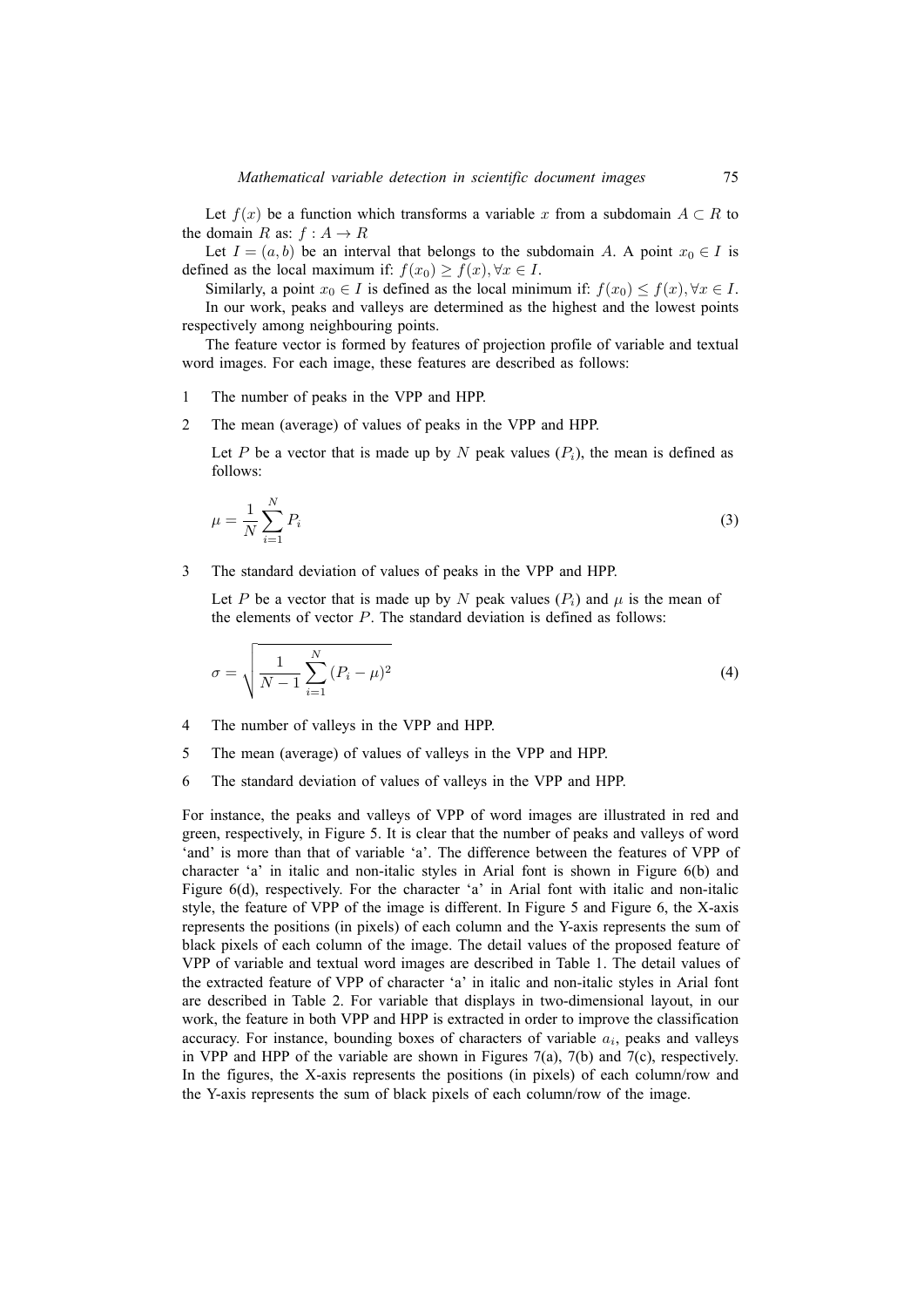| Features                              | Variable 'a in Figure $5(a)$ Word 'and' in Figure $5(c)$ |              |
|---------------------------------------|----------------------------------------------------------|--------------|
| Number of peaks                       |                                                          |              |
| Mean of peaks' values                 | 18                                                       | 18           |
| Standard deviation of peaks' values   | 11.36                                                    | 7.44         |
| Number of valleys                     |                                                          | 6            |
| Mean of valleys' values               |                                                          | $2.2 \Omega$ |
| Standard deviation of valleys' values |                                                          | 1.83         |

**Table 1** Features of VPP of variable and word images in Figure 5

**Table 2** Comparison of VPP features between italic and non-italic styles of character 'a' of Arial font

| Features                              | style | Character 'a' in italic Character 'a' in non-italic<br>style |
|---------------------------------------|-------|--------------------------------------------------------------|
| Number of peaks                       | 3     |                                                              |
| Mean of peaks' values                 | 18.33 | 19.33                                                        |
| Standard deviation of peaks' values   | 9.29  | 7.02                                                         |
| Number of valleys                     | 2     | 2                                                            |
| Mean of valleys' values               | 10.50 | 10                                                           |
| Standard deviation of valleys' values | 0.70  | $\Omega$                                                     |

The feature extraction of VPP and HPP is proposed by the observation that the peaks and valleys of projection profile of characters approximately obey the Gaussian (normal) distribution (Ghahramani, 2000; Roger, 2008). For a peak *P<sup>i</sup>* in vector *P*, the probability density function of the corresponding Gaussian distribution is described as follows:

$$
f(P_i|\mu,\sigma) = \frac{1}{\sqrt{2\pi}\sigma}e^{-\frac{(P_i-\mu)^2}{2\sigma^2}}
$$
\n(5)

The first parameter  $\mu$  is the average value of elements in the vector  $P$  and the second parameter  $\sigma$  is the standard deviation of the values. The features (2) and (3) are proposed by using the parameters of the distribution of peaks. The features (5) and (6) are proposed by using the parameters of the distribution of valleys.

## *3.4 Classification*

After feature extraction process, in order to discriminate variables from textual words, different machine-learning-based algorithms are used in the work. In the section, different classification models are applied: SVM (Joachims, 2002), k-nearest neighbour (kNN) (Friedman and Finke, 1977), decision tree (Breiman and Stone, 1984) and random forest (RF) (Breiman, 2001). For the classifiers, tuned parameters play an important role to achieve high performance. Therefore, different parameters of the each classifier are considered in order to determine the optimal values for the classification.

SVM is a supervised classifier model that is popular in classification, regression problems. Several researches on the classification of mathematical expressions have employed the model (Lin et al., 2012). The model separates data into groups by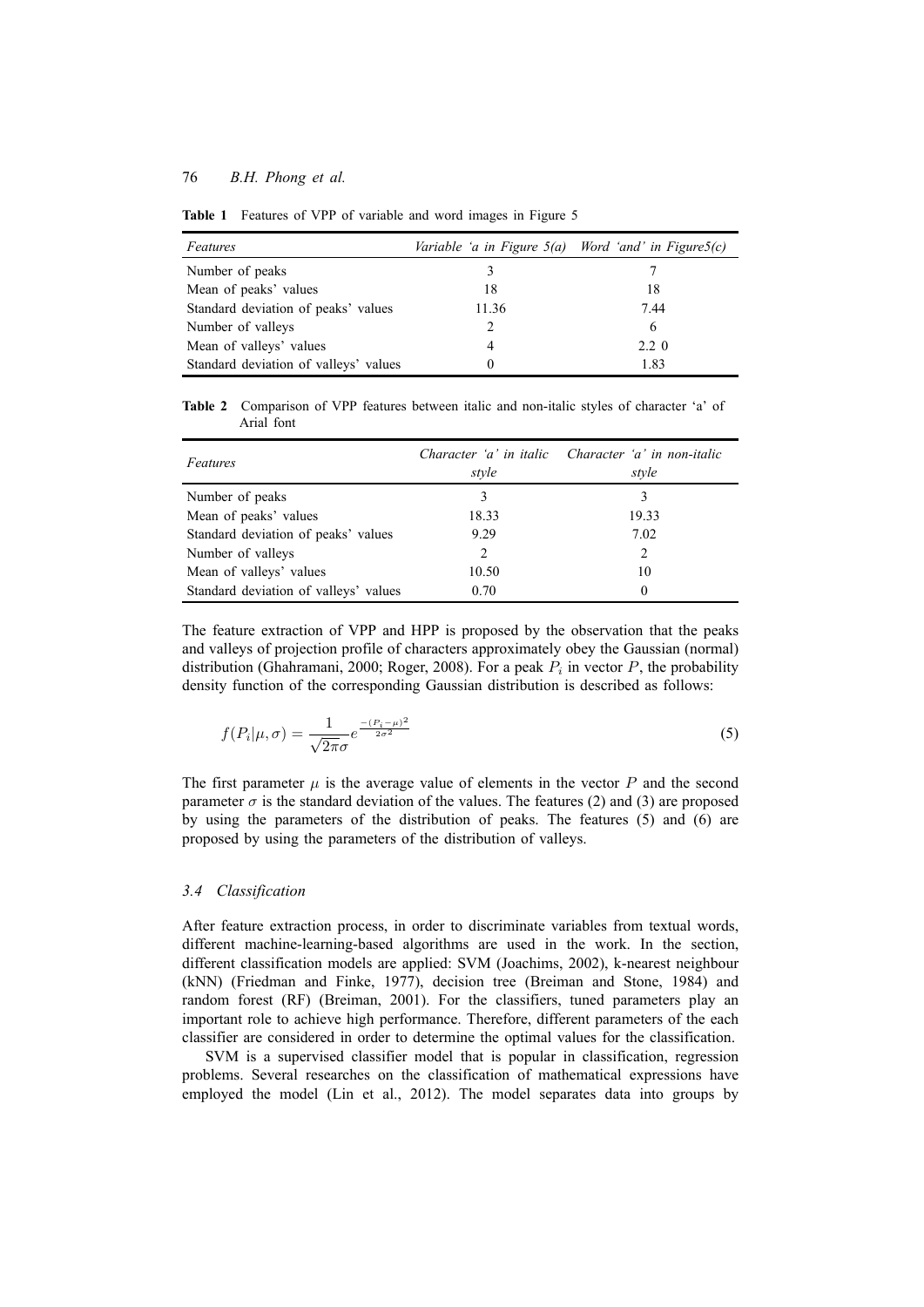maximising the margins between these groups. In the work, linear and radial basis function (RBF) kernels of the model are tested for the classification.

**Figure 5** Examples of peaks and valleys of VPP of variable and word images, (a) image of variable '*a*' (b) peaks and valleys of VPP of the variable image (c) image of word 'and' (d) peaks and valleys of VPP of the word image (see online version for colours)

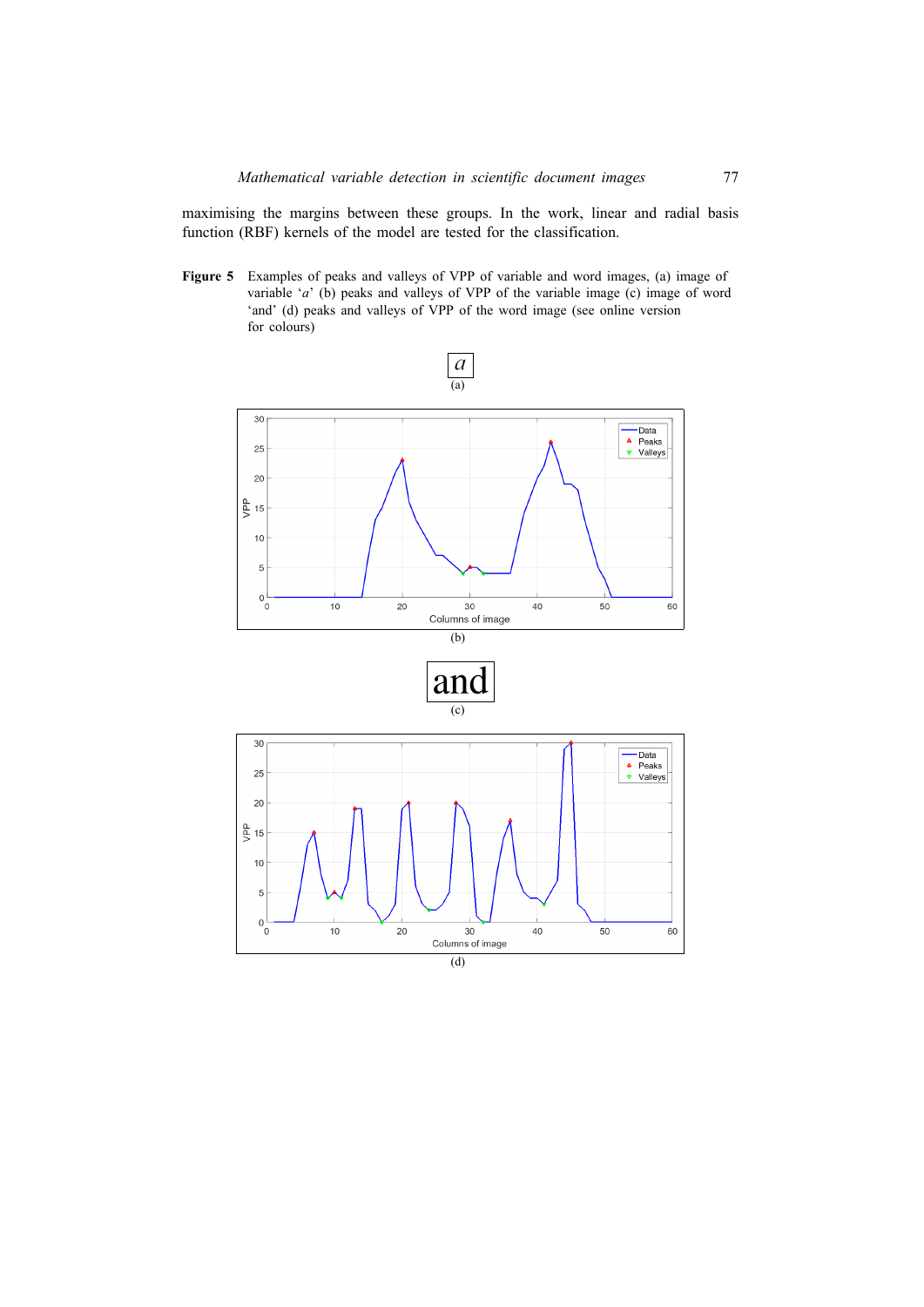**Figure 6** (a) Image of character 'a' in italic style in Arial font (b) Peaks and valleys of VPP of character 'a' in italic style in Arial font (c) Image of character 'a' in non-italic style in Arial font (d) Peaks and valleys of VPP of character 'a' in non-italic style in Arial font (see online version for colours)



Notes: Image of character 'a' in italic (a) and non-italic (c) styles in Arial font. Peaks and valleys of VPP of the character in italic (b) and non-italic (d) styles.

kNN is a popular and powerful prototype method in pattern recognition. The method is memory-based and does not require fitting models as other learning algorithms. In the method, each class of data is represented by several samples. A new sample is classified in the class based on the distances to *k* nearest neighbour prototypes. Although, the principle of the method is simple, it shows high performance in the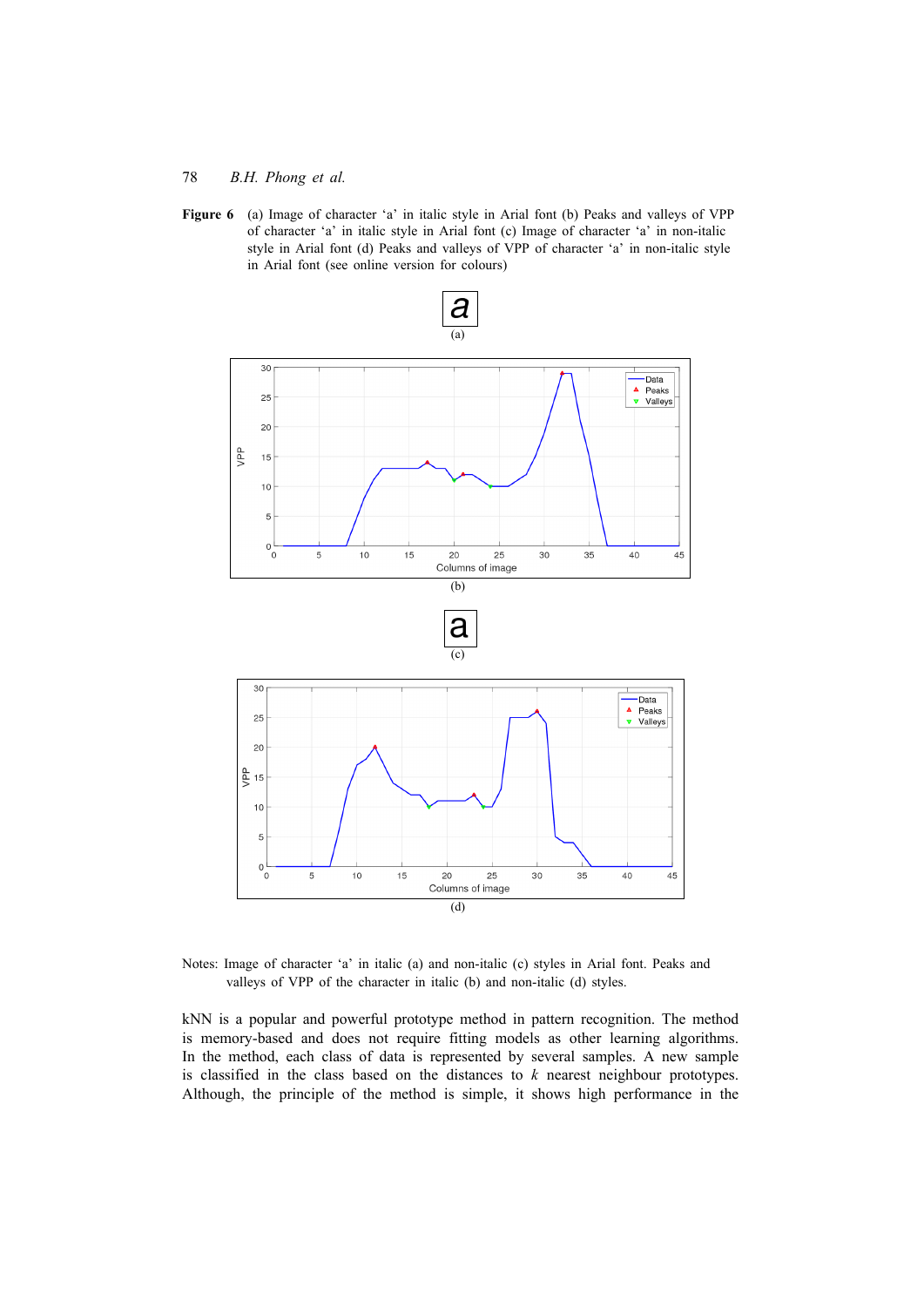classification problem. Especially, the method is very powerful for the cases that the decision boundary is irregular. There are several functions for the metric of the distance such as Euclidean, Minkowski. In the work, the Euclidean distance is used to identify the nearest samples in the training dataset. Besides, the value of *k* affects so much on the accuracy. In the work, different values of *k* (these values are 1, 3, 6, 9, 12, 15, 18, 21) are tested to find the optimal parameter.

**Figure 7** (a) Example of a variable with index (b) Peaks and valleys of VPP of the variable (c) Peaks and valleys of HPP of the variable (see online version for colours)



Notes: Bounding boxes of characters of variable *a<sup>i</sup>* (a), peaks and valleys of VPP (b) and HPP (c) of the variable.

Decision tree is original from the tree data structure that contains root and child nodes. The algorithm classifies data items by posing a series of questions about the features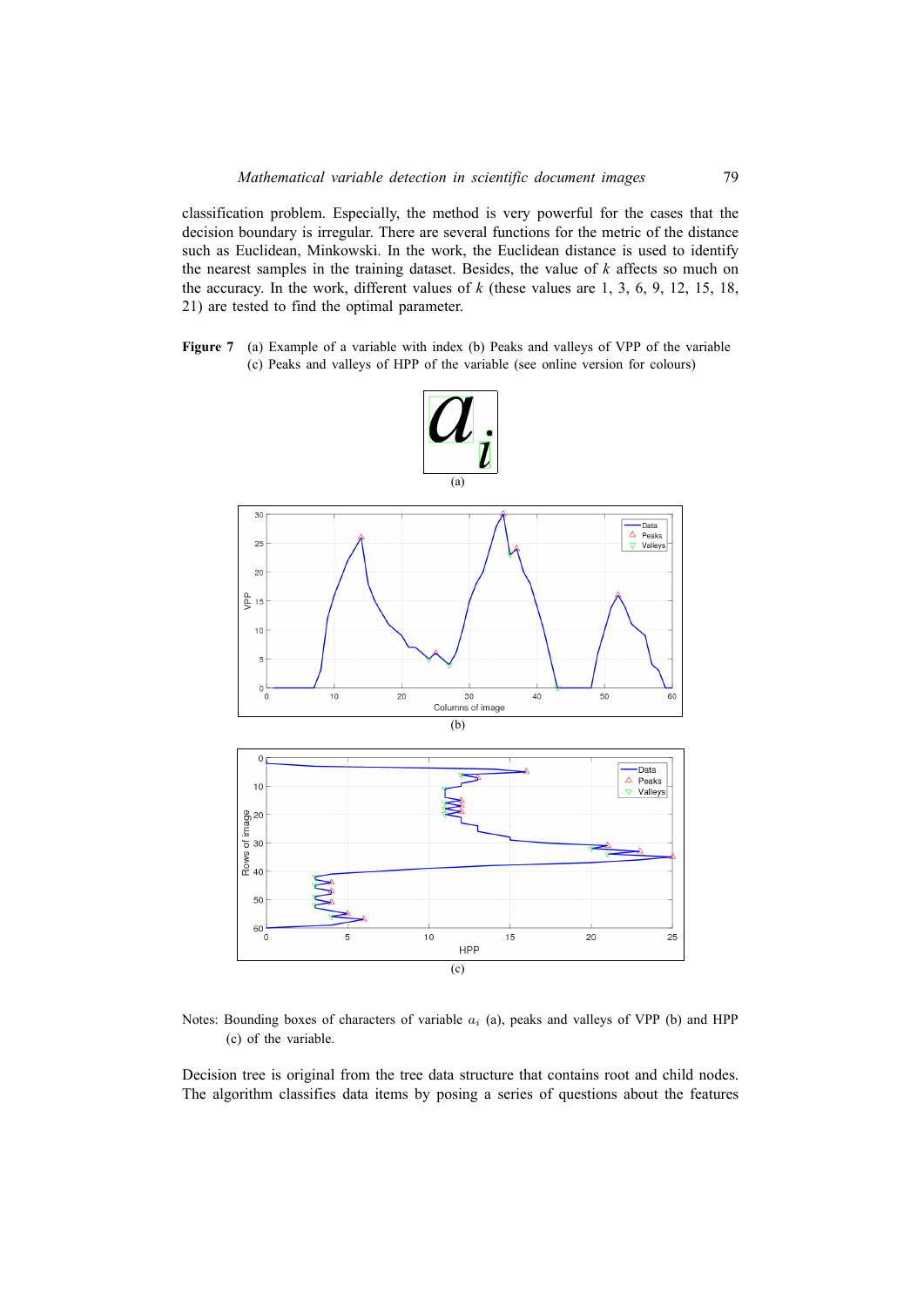of the items. Each question is contained in a tree node. Every internal node points to one child node for each possible answer to its question. The tree is formed by the predefined data. The tree starts from the root nodes and traverses to all child nodes from left to right. The testing samples are split into categories upon features. The tree is effective in the representation of human-readable rules of classification, however, the model becomes costly in time and memory resources when classifying a large data.

RF has been early mentioned since 1990. In the classification method, an ensemble of decision trees are combined. Therefore, RF has shown the high performance in classification and overcome over-fitting problems. In the method, every decision tree is formed by randomly selecting data from the input data. The number of trees in RF is a significant parameter that affects the accuracy of the classification. In the work, several values of the parameter (10, 50, 200, 500 and 1,000) are tested to find out the optimal parameter.

For each model, training data of variable and textual word images and labels are prepared manually. Then, the training data and labels are fed into classifier models. Finally, the trained model is used for the classification of testing data. The flowchart of the classification is shown in Figure 8.

The overall classification process of variables and textual words is executed by the pseudocode in Algorithm 1.

| 1: procedure variable detection                                                     |  |
|-------------------------------------------------------------------------------------|--|
| Input: Word Images                                                                  |  |
| Output: Classification Results                                                      |  |
| Training Feature Vector: $F = \emptyset$ ;<br>2:                                    |  |
| Label Vector: $L = \emptyset$ ;<br>3:                                               |  |
| Testing Feature Vector: $T = \emptyset$ ;<br>4:                                     |  |
| > Features of training images are extracted by analysing VPP and HPP                |  |
| for each image $(i)$ in training dataset of word images do<br>5:                    |  |
| $VPP \leftarrow Compute VPP(image(i));$<br>6:                                       |  |
| $HPP \leftarrow ComputeHPP(image(i));$<br>7:                                        |  |
| $F(i) \leftarrow Feature Extraction(VPP,HPP);$<br>8:                                |  |
| end for<br>9:                                                                       |  |
| $\triangleright$ Variable and word images are labelled for the classification       |  |
| for each image $(i)$ in training dataset of word images do<br>10:                   |  |
| $L(i) \leftarrow LabelImage(image(i));$<br>11:                                      |  |
| end for<br>12:                                                                      |  |
| $\triangleright$ Features of testing images are extracted by analysing VPP and HPP  |  |
| for each image $(i)$ in testing dataset of word images do<br>13:                    |  |
| $VPP \leftarrow Compute VPP(image(i));$<br>14:                                      |  |
| $HPP \leftarrow ComputeHPP(image(i));$<br>15:                                       |  |
| $T(i) \leftarrow Feature Extraction(VPP,HPP);$<br>16:                               |  |
| end for<br>17:                                                                      |  |
| > Feature and label vectors are used for training a classification model            |  |
| $TriangleModel \leftarrow TrainModel(F, L);$<br>18:                                 |  |
| $\triangleright$ Trained model is used to discriminate variables from textual words |  |
| $ClassificationResults \leftarrow Classify(TriangleModel, T)$<br>19:                |  |
| Return Classification Results<br>20:                                                |  |
| 21: end procedure                                                                   |  |

**Algorithm 1** Algorithm of detecting variable from document images **Algorithm 1** Algorithm of detecting variable from document images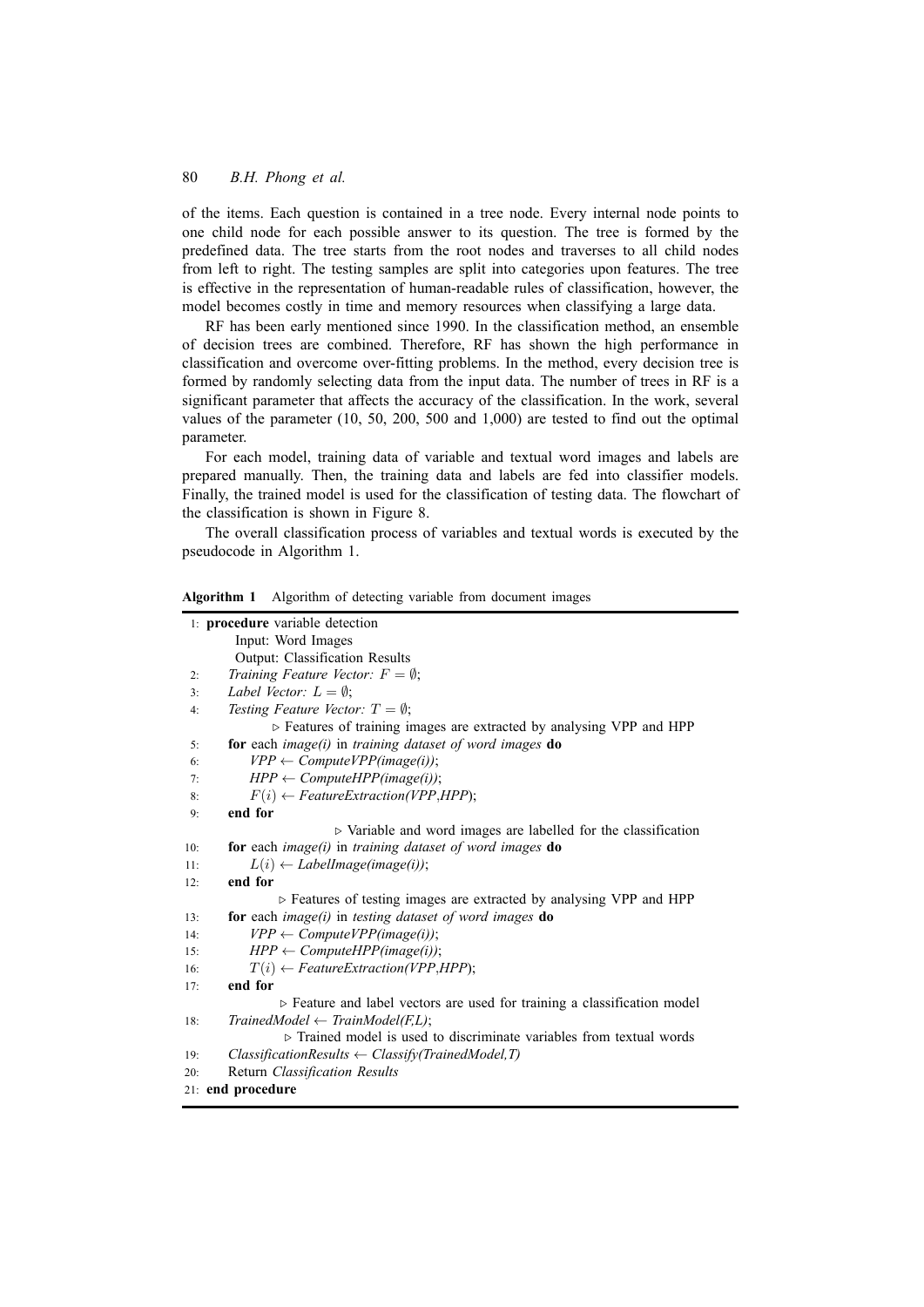**Figure 8** Flowchart of the classification of variable and word images (see online version for colours)

![](_page_15_Figure_2.jpeg)

**Figure 9** Feature distribution of each English character in italic and non-italic styles in, (a) feature distribution of each English character in italic and non-italic styles in lower-case (b) feature distribution of each English character in italic and non-italic styles in upper-case in Arial font (see online version for colours)

![](_page_15_Figure_4.jpeg)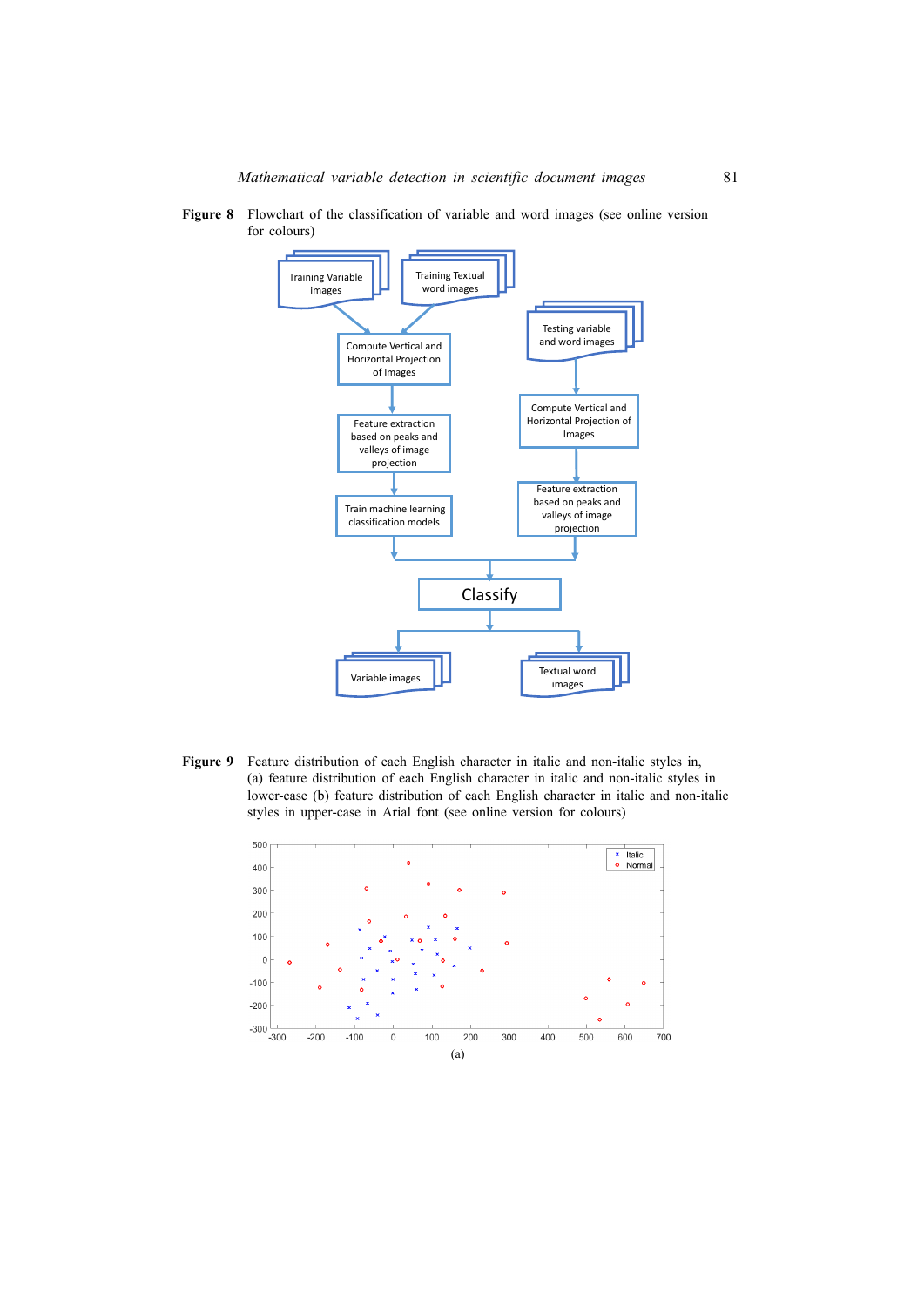**Figure 9** Feature distribution of each English character in italic and non-italic styles in, (a) feature distribution of each English character in italic and non-italic styles in lower-case (b) feature distribution of each English character in italic and non-italic styles in upper-case in Arial font (continued) (see online version for colours)

![](_page_16_Figure_2.jpeg)

Figure 10 Feature distribution of each English character in italic and non-italic styles in, (a) feature distribution of each English character in italic and non-italic styles in lower-case (b) feature distribution of each English character in italic and non-italic styles in upper-case in Times New Roman font (see online version for colours)

![](_page_16_Figure_4.jpeg)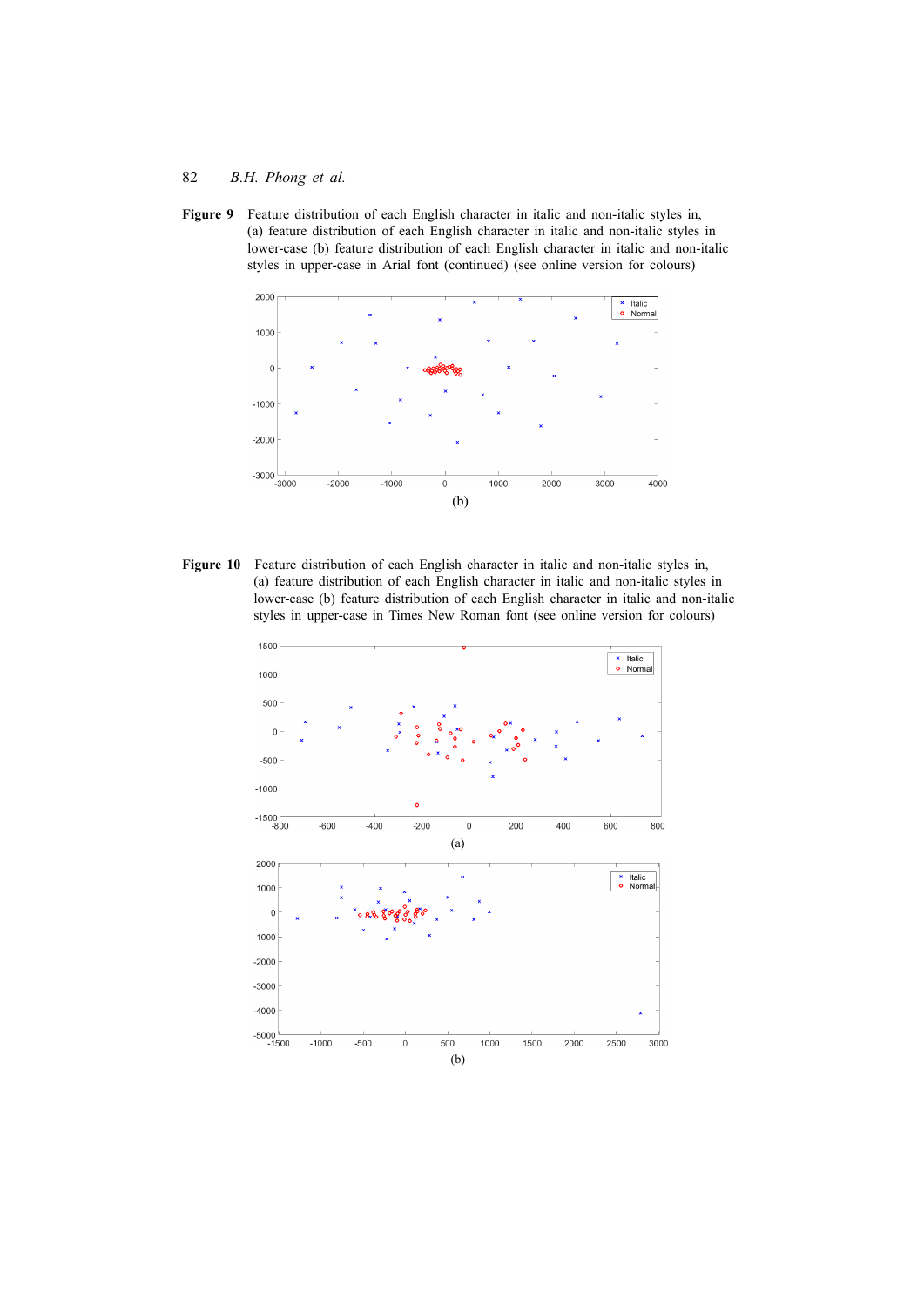## **4 Evaluation result**

#### *4.1 Benchmark datasets*

In this paper, input data for detecting of variable is text lines containing textual words and variables. The document images are extracted from Marmot (Lin et al., 2012) dataset. The dataset contains 400 scientific documents with 1,575 displayed and 7,907 inline expressions that are crawled from Citeseer website. The documents are provided in PDF and PNG formats. The document image is generated with high resolution (500 dpi).

#### *4.2 Experimental results*

In this section, experiments have been carried out on the Marmot (Lin et al., 2012) datasets. For the detection of variables from textual words, the italic style and the length of words are two important features. Therefore, the proposed features of English characters that are displayed in normal and italic styles are firstly illustrated in the testing. Then, the testing of the classification with different parameters of machine learning algorithms is performed to determine optimal parameters. Finally, the performance evaluation of the discrimination of variables from textual words is presented. The classification results of the proposed method are compared with the existing methods (Sun and Si, 1997; Zhang et al., 2004). The executing time is also evaluated to determine the performance of each method.

### *4.2.1 Testing of feature extraction on clear character images*

In order to test the effectiveness of feature extraction, clear images of English characters in Times New Roman and Arial fonts are generated by computer. The dataset consists of 26 characters in lower-case (from 'a' to 'z') and upper-case (from 'A' to 'Z') in italic and normal styles for each font. For simplicity, these characters are generated by text editor. The font and style properties are selected by using the text editor. The characters are converted to eight-bit grey-scale image. The size of image is normalised to  $45 \times 45$ pixels. Figures 9 and 10 show the feature distribution of each English character in Arial and Times New Roman fonts, respectively. The feature distribution is represented by using the dimensional reduction technique called principal component analysis (PCA) (Jolliffe, 2002). The technique allows to visualise many features in the two-dimensional view. The feature distribution indicates that the italic and non-italic styles can be clearly detected by using the proposed features. Actually, the distance in the feature distribution reflects the possibility of the italic style detection. The feature distribution indicates that the detection of italic style of characters in Arial font is more accurate than that of Times New Roman font.

## *4.2.2 Testing of optimal parameter of machine learning algorithms*

For the kNN classifier, *k* value plays an important role in the performance. In our testing, different values of  $k$  have been tested to find out the optimal value. Figure 11 shows the relationship between the classification precision (y-axis) and *k* value (x-axis).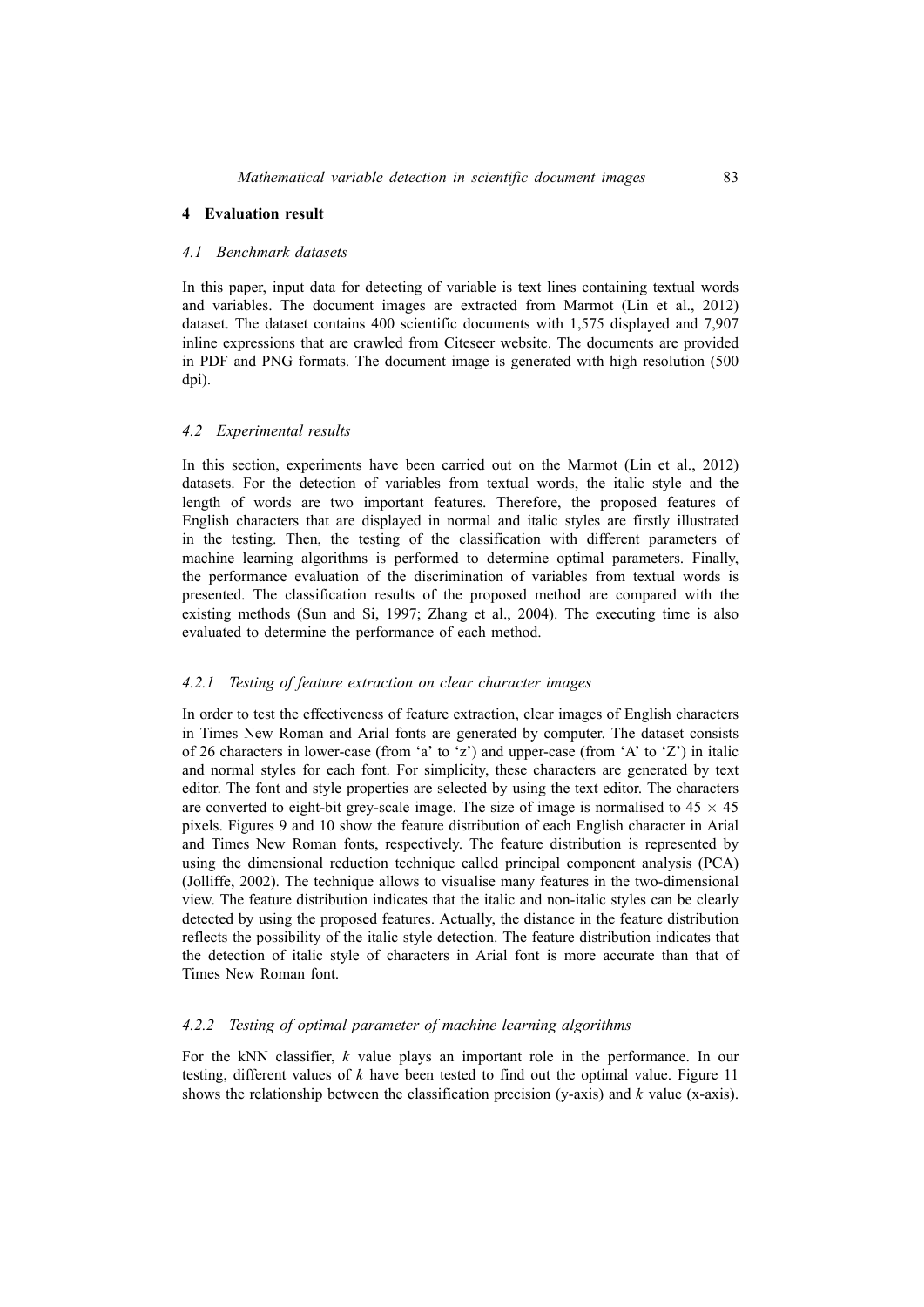The precision increases sharply until  $k = 15$  and after that it decreases slightly. Therefore, the optimal value is selected at  $k = 15$  with the highest precision is 93%.

**Figure 11** The relationship between the classification precision (y-axis) and *k* value (x-axis) of the kNN classifier (see online version for colours)

![](_page_18_Figure_3.jpeg)

For SVM, the linear and RBF kernel are examined. The obtained precision is 81.43% and 86.14% respectively. It indicates that the RBF outperforms linear kernel.

For RF classifier, the number of trees significantly affects the performance. In our work, the number of trees is tested as 10, 50, 200, 500, 1,000 in order to determine the optimal value. Figure 12 shows the relationship between the out-of-bag (OOB) error and the number of trees in the RF. The OOB is used for estimating the prediction error of RF. The OOB decreases sharply when the number of trees increases from 1 to 100. When the number of trees increases to 200, the OOB slightly fluctuates. The obtained prediction is highest (94%) when the number of trees is 200. Therefore, the optimal value for the number of trees of RF is selected at 200.

**Figure 12** The relationship between the classification error (y-axis) and the number of trees of RF (x-axis) (see online version for colours)

![](_page_18_Figure_7.jpeg)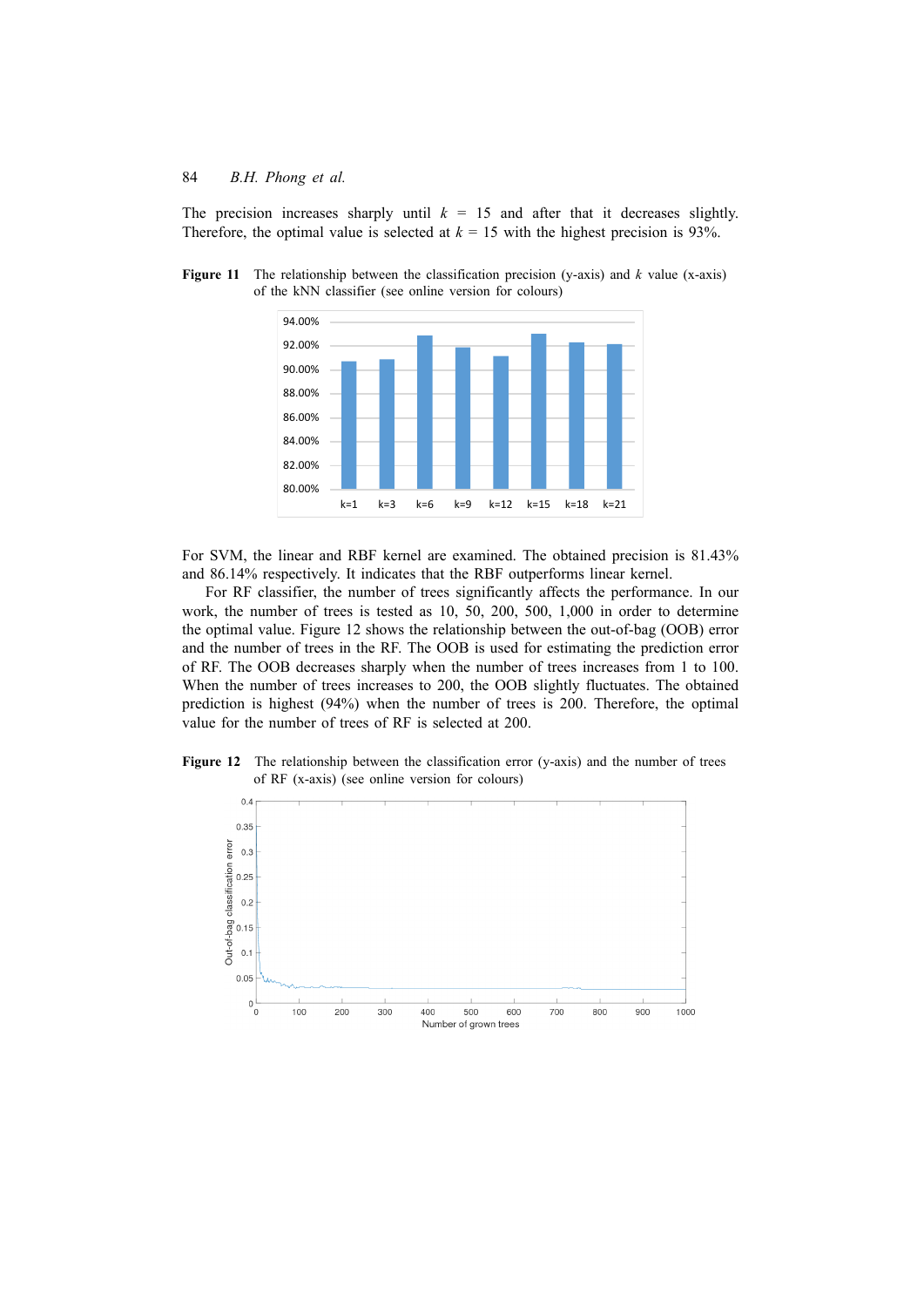| Machine learning algorithms | Precision | Recall | F1 score |  |
|-----------------------------|-----------|--------|----------|--|
| kNN                         | 93.00%    | 86.04% | 89.38%   |  |
| <b>SVM</b>                  | 86.14%    | 76.34% | 80.94%   |  |
| Decision tree               | 88.71%    | 77.75% | 82.87%   |  |
| Random forest               | 94.00%    | 87.97% | 90.89%   |  |

**Table 3** The classification results by using different machine learning algorithms

#### *4.2.3 Performance evaluation of discrimination of variable from textual word*

To test the performance of the proposed method, the implementation of feature extraction and the binary classification of variable and textual word is carried out. 340 images of each type of variable and textual word are used for training machine learning algorithms. 800 variable and textual images are used for testing the algorithms.

In our work, the precision (P), recall (R) and F1 score are used for the performance evaluation. Precision is the proportion of the true positives against all the positive results; recall is the proportion of the true positives against all the true results and F1 score is the harmonic mean of precision and recall.

The obtained accuracy rates in the classification by using kNN, SVM, decision tree and RF are shown in Table 3. The RF classifier demonstrates the highest accuracy in the classification. In contrast, SVM shows the lowest accuracy.

The overall performance comparisons between the proposed method and the existing methods in Sun and Si (1997) and Zhang et al. (2004) are shown in Table 4. The method in Sun and Si (1997) computes the orientation of the gradient of italic characters image to identify the slant angle with vertical axis. In fact, the method is not efficient for the small slant angles. In our method, the statistical features are proposed to discriminate variable from textual word. Therefore, the obtained performance of our proposed method is higher than that of method in Sun and Si (1997). The method in Zhang et al. (2004) applies the discrete wavelet transformation (DWT) level 2 for italic and non-italic word images. The method focuses on the stroke analysis of characters. Therefore, the existing methods are not efficient for short words in different fonts and for variables that display in two-dimensional layout.

| <b>Table 4</b> Performance comparison of proposed and existing methods |  |  |  |
|------------------------------------------------------------------------|--|--|--|
|                                                                        |  |  |  |

| <i>Methods</i>                                          | Precision           |               | Recall Fl score |
|---------------------------------------------------------|---------------------|---------------|-----------------|
| Method using orientation of gradient (Sun and Si, 1997) | 86.38%              | 76.81% 81.31% |                 |
| Method using DWT (Zhang et al., 2004)                   | $92.63\%$           | 83.45%        | 87.80%          |
| Proposed method                                         | $94.00\%$ $87.97\%$ |               | 90.89%          |

Notes: Ital value indicates the highest scores of the proposed method.

**Figure 13** Example of an error that a textual word (in red) is misrecognised as a variable (see online version for colours)

not make for an unbiased estimate  $\frac{f}{f} I$  and so it can be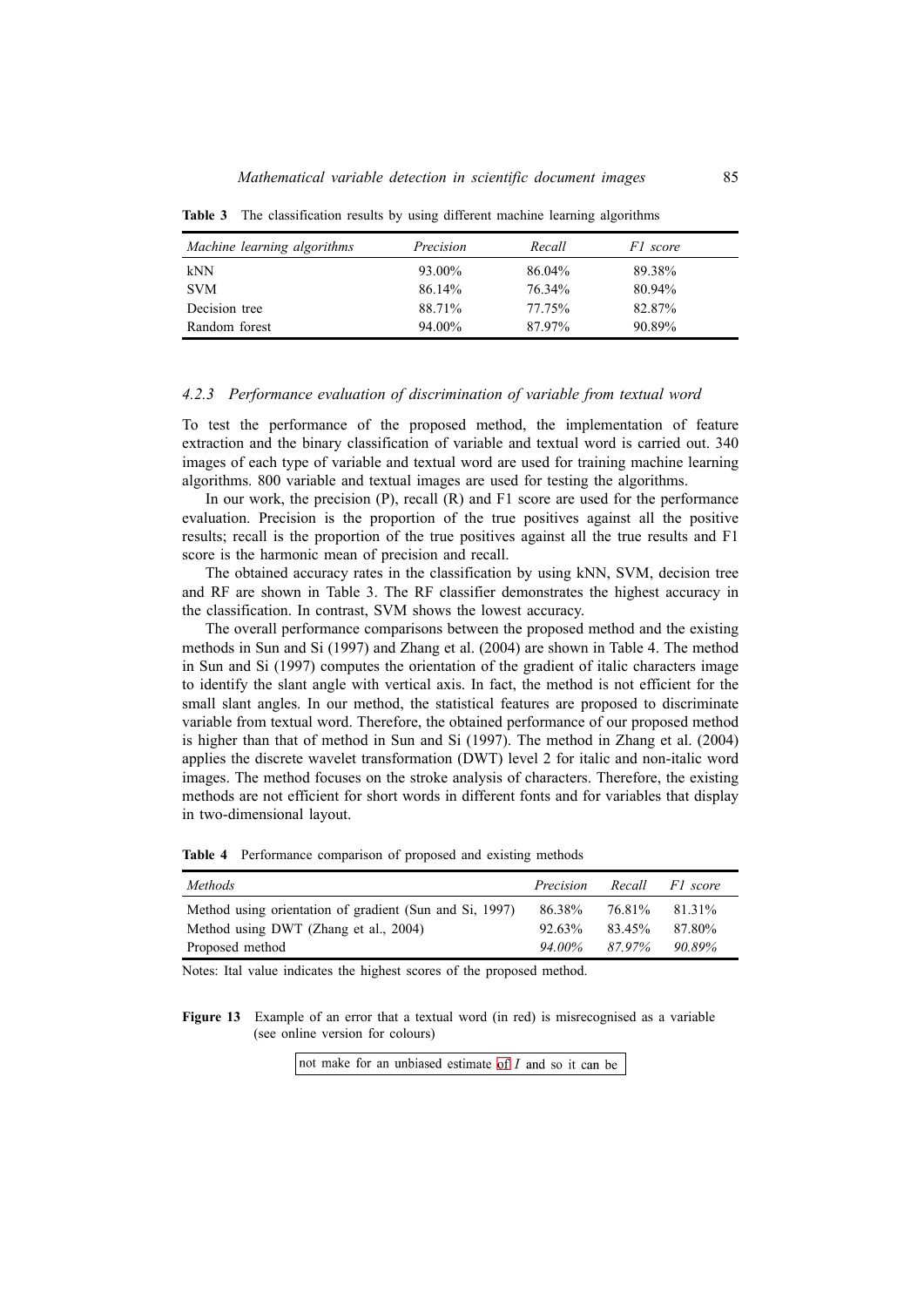### 86 *B.H. Phong et al.*

### *4.2.4 Time efficiency*

In order to compare the executing time of the methods, the execution time of testing phase of methods are evaluated. The methods are implemented in MATLAB R2018a environment on a computer with 6 GB RAM and Core i3-2.67 GHz processor. The execution time of the methods are shown in Table 5.

**Table 5** Execution time of methods in the classification of variable and text in testing dataset

| <i>Methods</i>                                            | <i>Execution time (seconds)</i> |
|-----------------------------------------------------------|---------------------------------|
| Method using orientation of gradient in Sun and Si (1997) | 37.52                           |
| Method using DWT in Zhang et al. (2004)                   | 6.95                            |
| Proposed method                                           | 4 48                            |

Notes: Ital value indicates the highest performance of the proposed method.

The proposed method achieves the highest performance in time efficiency for the discrimination of variables from word images. The computation, feature extraction and classification of profile projection of image are faster than those of methods using orientation of gradient in Sun and Si (1997) and DWT in Zhang et al. (2004). The better performance of the proposed method is obtained because only discriminant values of VPP and HPP of images are used in the classification.

### *4.3 Error analysis and discussion*

In this section, some errors in the variable detection are shown and analysed. In reality, the proposed feature extraction depends on the clearness of testing datasets. For clear images, the number and the values of peaks and valleys of VPP and HPP are persistent. Therefore, the proposed features overcome the ambiguities between variable and textual words. For noisy data, the number and the values of peaks and valleys of VPP and HPP of images can be affected. It can cause the misclassification (e.g., some variables such as *i*, *x* are possibly misrecognised as textual words). Moreover, short words such as '*is*' or '*of* ' may cause more errors (misclassification as variables) than long words. One error of the misclassification is shown in Figure 13. In figure, the word '*of* ' (in red) is misrecognised as a variable.

The proposed method shows better results in the classification compared with existing methods in Sun and Si (1997) and Zhang et al. (2004). Moreover, the method outperforms in the executing time. Our proposed method for variable detection uses the statistical analysis, therefore, existing methods that use the geometric features (Chu and Liu, 2013) or OCR techniques (Garain, 2009) are not mentioned for the performance comparison. In general, these methods require much time and resources.

#### **5 Conclusions and future work**

We have presented the method for detecting variables in inline expressions. In the work, novel features of projection profile of variable and text images are proposed. The feature extraction is combined with the optimisation of various machine learning algorithms including kNN, SVM, Decision Tree and RF that allow to detect accurately variables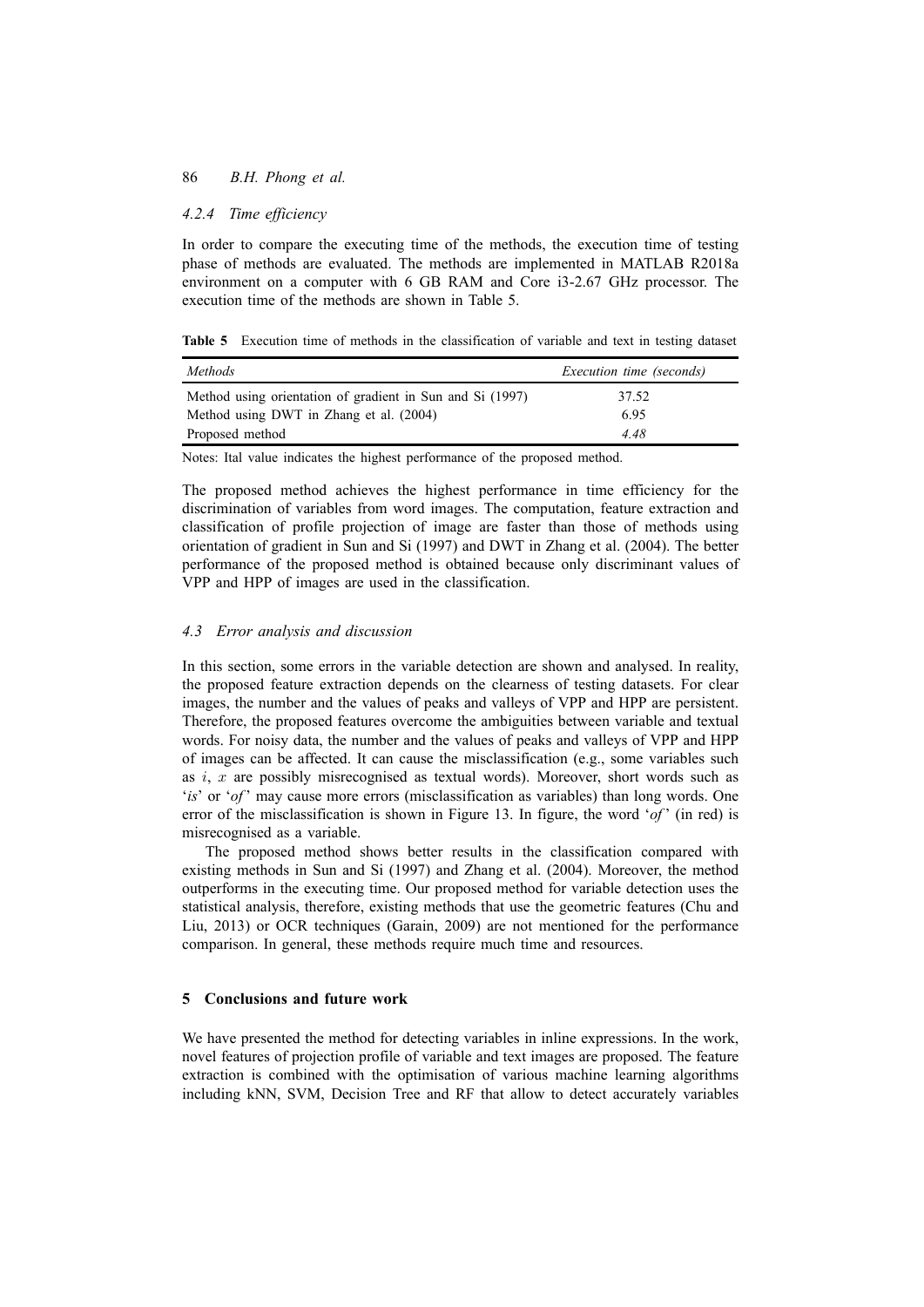in scientific document images. The experimental results with the classification precision that varies from 86.14% to 94% on public benchmark datasets show the effectiveness of the method. Comparing to the traditional methods, the proposed method is more powerful to discriminate variable from textual word.

In the future, the proposed feature extraction can be developed for other applications in the document analysis domain such as: character recognition, type styles extraction of characters. Moreover, the trend of storing scientific papers changes to other formats (e.g., PDF, XML). Therefore, the method can be considered to be suitable for such formats to respond to the new trend.

#### **Acknowledgements**

This work was supported by the Domestic Master/PhD Scholarship Programme of Vingroup Innovation Foundation.

#### **References**

- Agrawal, M. and Doermann, D. (2009) 'Voronoi++: a dynamic page segmentation approach based on Voronoi and Docstrum features', *International Conference on Document Analysis and Recognition*.
- Anoop, M.N. and Anil, K.J. (2007) 'Document structure and layout analysis', in B.B. Chaudhuri (Ed.): *Digital Document Processing*, Advances in Pattern Recognition, Springer, London, pp.29–48.
- Blatter, C. (1977) 'Analysis 1', *Heidelberger Taschenb Cher (Book 151)*, Springer.
- Breiman, L. and Stone, C. (1984) *Classification and Regression Trees*, CRC Press, Boca Raton, FL.
- Breiman, L. (2001) 'Random forests', *Machine Learning*, Vol. 45, No. 1, pp.5–32.
- Breuel, T.M. (2008) *The OCRopus Open Source OCR System*, Document Recognition and Retrieval XV, 68150F.
- Bui, H.P. et al. (2017) 'A new method for displayed mathematical expression detection based on FFT and SVM', *NAFOSTED Conference on Information and Computer Science*.
- Bui, H.P. et al. (2019) 'Mathematical variable detection based on convolutional neural network and support vector machine', *International Conference on Multimedia Analysis and Pattern Recognition*.
- Buijs, H. et al. (1974) 'Implementation of a fast Fourier transform (FFT) for image processing applications', *IEEE Transactions on Acoustics, Speech, and Signal Processing*.
- Caponetti, L. et al. (2008) 'Document page segmentation using neuro-fuzzy approach', *Applied Soft Computing*, Vol. 8, No. 1, pp.118–126.
- Cheng, H. and Bouman, C.A. (2001) 'Multiscale Bayesian segmentation using a trainable context model', *IEEE Transactions on Image Processing*, Vol. 10, No. 4, pp.511–525.
- Chu, W. and Liu, F. (2013) 'Mathematical formula detection in heterogeneous document images', *Conference on Technologies and Applications of Artificial Intelligence (TAAI)*.
- Fan, K.C. et al. (2007) 'Italic detection and rectification', *Journal of Information Science and Engineering*, Vol. 23, No. 2, pp.403–419.
- Friedman, J. and Finke, R.A. (1977) 'An algorithm for finding best matches in logarithmic expected time', *ACM Transactions on Mathematical Software*, pp.209–226.
- Gao, L. et al. (2017) 'A deep learning-based formula detection method for PDF documents', *International Conference on Document Analysis and Recognition*.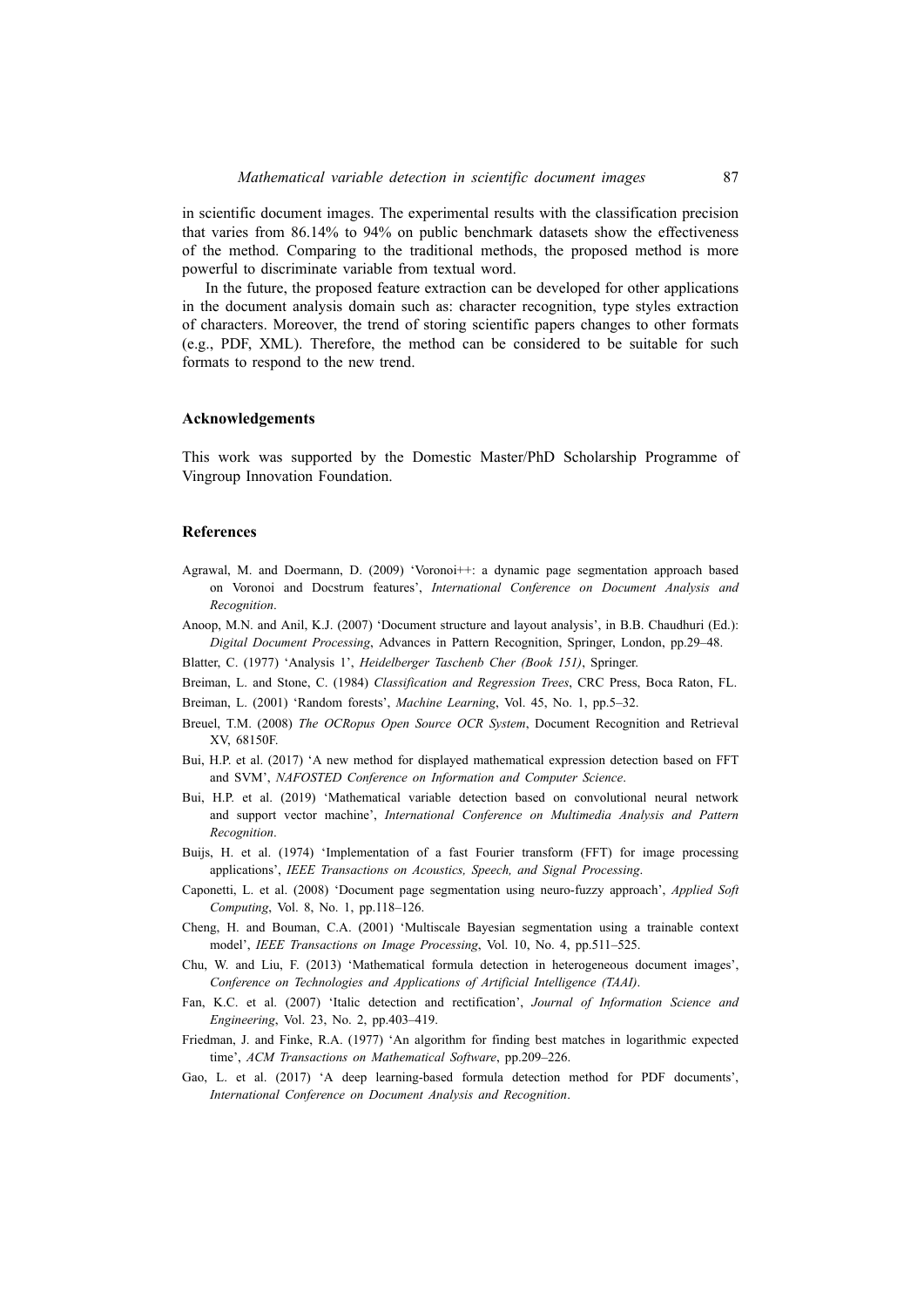- Garain, U. (1998) 'Automatic detection of italic, bold and all-capital words in document images', *International Conference on Pattern Recognition*.
- Garain, U. (2009) 'Identification of mathematical expressions in document images', *International Conference on Document Document Analysis and Recognition*.
- Ghahramani, S. (2000) *Fundamentals of Probability*, Prentice Hall, New Jersey.
- Ha, D.T. et al. (2016) 'An adaptive over-split and merge algorithm for page segmentation', *Pattern Recognition Letters*, 1 September 2016, Vol. 80, pp.137–143
- Harjit, S. (2012) 'Detection of bold and italic character in Gurmukhi script', *Journal of Computer Engineering*, Vol. 1, No. 6, pp.28–31.
- Iwatsuki, K., Sagara, T., Hara, T. and Aizawa, A. (2017) 'Detecting in-line mathematical expression in scientific documents', *Proceedings of the 2017 ACM Symposium on Document Engineering*, 4–7 September 2017, pp.141–144, Valletta, Malta.
- Jin, J., Han, X. and Wang, Q. (2003) 'Mathematical formulas detection', *International Conference on Document Analysis and Recognition*.
- Joachims, T. (2002) 'Optimizing search engines using clickthrough data', *ACM Conference on Knowledge Discovery and Data Mining*.
- Jolliffe, I.T. (2002) 'Principal component analysis', *Springer Series in Statistics*, 2nd ed., Springer, New York.
- Lee, H. and Wang, J. (1998) 'Design of a mathematical expression understanding system', *Pattern Recognition Letters*, Vol. 18, No. 3, pp.289–298..
- Lin, X. et al. (2012) 'Performance evaluation of mathematical formula identification', *International Workshop on Document Analysis System*.
- Lin, X. et al. (2013) 'A text line detection method for mathematical formula recognition', *International Conference on Document Analysis and Recognition*.
- Lin, X. et al. (2014) 'Mathematical formula identification and performance evaluation in PDF documents', *International Journal on Document Analysis and Recognition*, Vol. 17, No. 3, pp.239–255.
- Papandreou, A. and Gatos, B. (2011) 'A novel skew detection technique on vertical projections', *International Conference on Document Analysis and Recognition*.
- Roger, L. (2008) *Linguistics 251 Lecture Notes*, Fall, University of California San Diego.
- Shi, Z. and Govindaraju, V. (2005) 'Multi-scale techniques for document page segmentation', *International Conference on Document Analysis and Recognition*.
- Smith, R. (2007) 'An overview of the Tesseract OCR engine', *International Conference on Document Analysis and Recognition*.
- Steven, B. et al. (2008) 'The ACL anthology reference corpus: a reference dataset for bibliographic research in computational linguistics', *International Conference on Language Resources and Evaluation*.
- Sun, C. and Si, D. (1997) 'Skew and slant correction for document images using gradient direction', *International Conference on Document Analysis and Recognition*.
- Suzuki, M. et al. (2003) 'INFTY: an integrated OCR system for mathematical documents', *Proceedings of the 2003 ACM Symposium on Document Engineering*, Grenoble, France, 20–22 November 2003, pp.95–104.
- Tran, T.A. et al. (2016) 'Page segmentation using minimum homogeneity algorithm and adaptive mathematical morphology', *International Journal on Document Analysis and Recognition* , Vol. 19, No. 3, pp.191–209.
- Wahl, F. et al. (1982) 'Block segmentation and text extraction in mixed text/image documents', *Computer Graphics and Image Processing*, Vol. 20, No. 4, pp.375–390.
- Wang, D. and Srihari, S. (1989) 'Classification of newspaper image blocks using texture analysis', *Computer Vision, Graphics, and Image Processing*, Vol. 47, No. 3, pp.327–352.